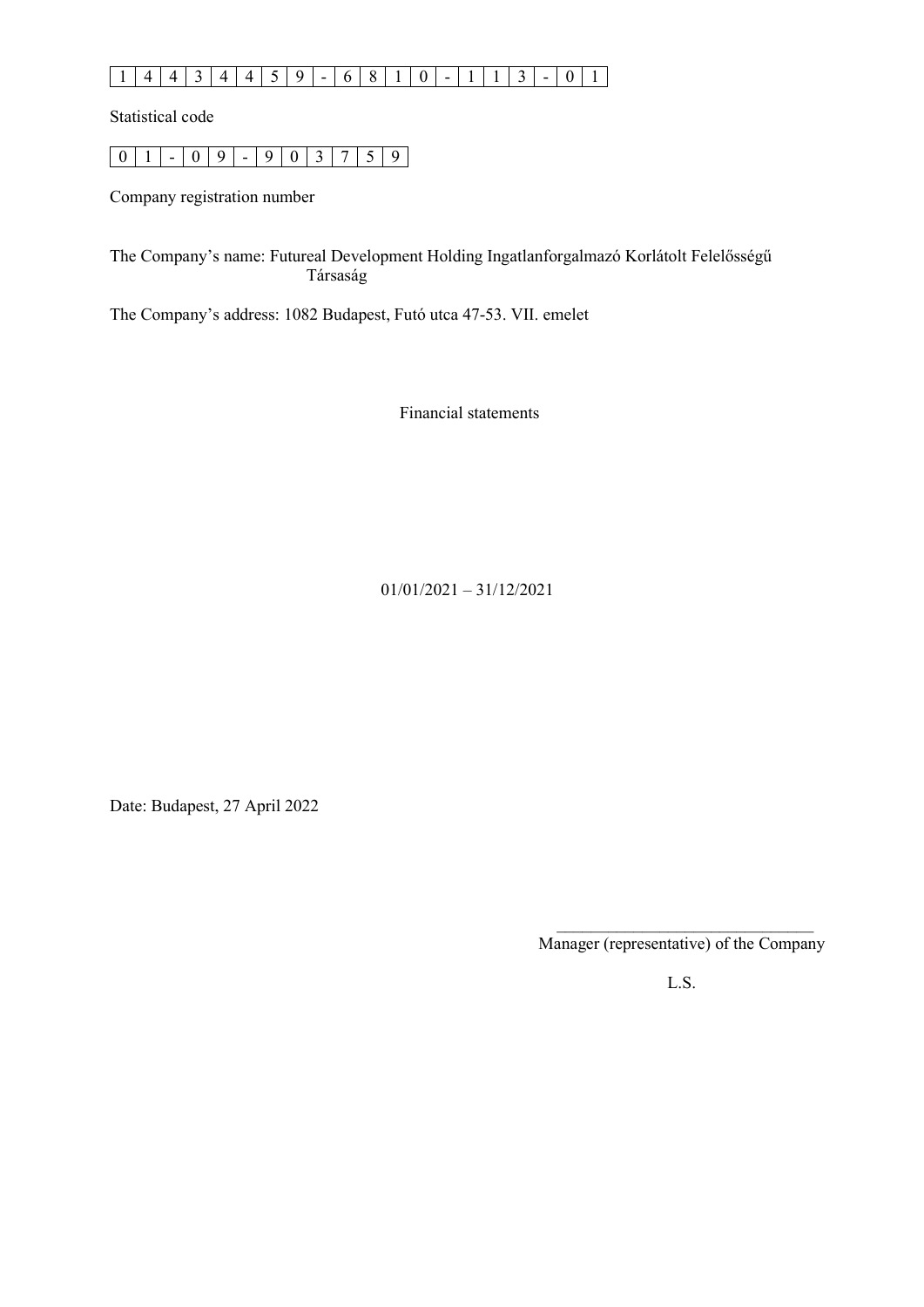## I.General notes

## 1. Company information

| Name:                                                                                                                                                                              | Futureal      | Development<br>Felelősségű Társaság         | Holding              | Ingatlanforgalmazó | Korlátolt |
|------------------------------------------------------------------------------------------------------------------------------------------------------------------------------------|---------------|---------------------------------------------|----------------------|--------------------|-----------|
| Tax number:                                                                                                                                                                        | 14434459-2-42 |                                             |                      |                    |           |
| Registered address:<br>Company registration number: 01-09-903759                                                                                                                   |               | 1082 Budapest, Futó utca 47-53. VII. emelet |                      |                    |           |
| Futureal Development Holding Kft. was established on 14 July 2008. The Company was registered on 19<br>August 2008 by the Metropolitan Court of Budapest as Court of Registration. |               |                                             |                      |                    |           |
|                                                                                                                                                                                    |               |                                             |                      |                    |           |
|                                                                                                                                                                                    |               |                                             |                      |                    |           |
| The Company's ownership structure as at 31 December 2021:                                                                                                                          |               |                                             |                      |                    |           |
|                                                                                                                                                                                    |               |                                             |                      |                    |           |
| <b>Shareholders</b>                                                                                                                                                                |               |                                             | Face value of shares | Ownership share %  |           |

| יי<br>Shareholders                                         | of shares<br>value<br>RAAA<br>' av | Ownership share % |
|------------------------------------------------------------|------------------------------------|-------------------|
| $\bullet$<br><b>Futureal</b><br>- Kv<br>Holding<br>$\cdot$ | 000<br>0.00 f<br>20.5              | 100.0000%         |

The Company carries out the following activities:

- 6810'08 Buying and selling of own real estate core activity
- 4110'08 Development of building projects
- 6820'08 Renting and operating of own or leased real estate
- 6420'08 Assets management

Based on the Section 20 (4) of Act C of 2000 on Accounting, the Company has changed its accounting currency to euro which means that since 1 January 2021 the bookkeeping and the preparation of annual financial statement has been prepared in euros.

The Company has two managing directors, each of whom are authorized to represent and sign on behalf of the Company individually:

Tibor Tatár address: 1221 Budapest, Csésze utca 12.

László Pusztai address: 2120 Dunakeszi, Szent Erzsébet utca 14. fszt. 2.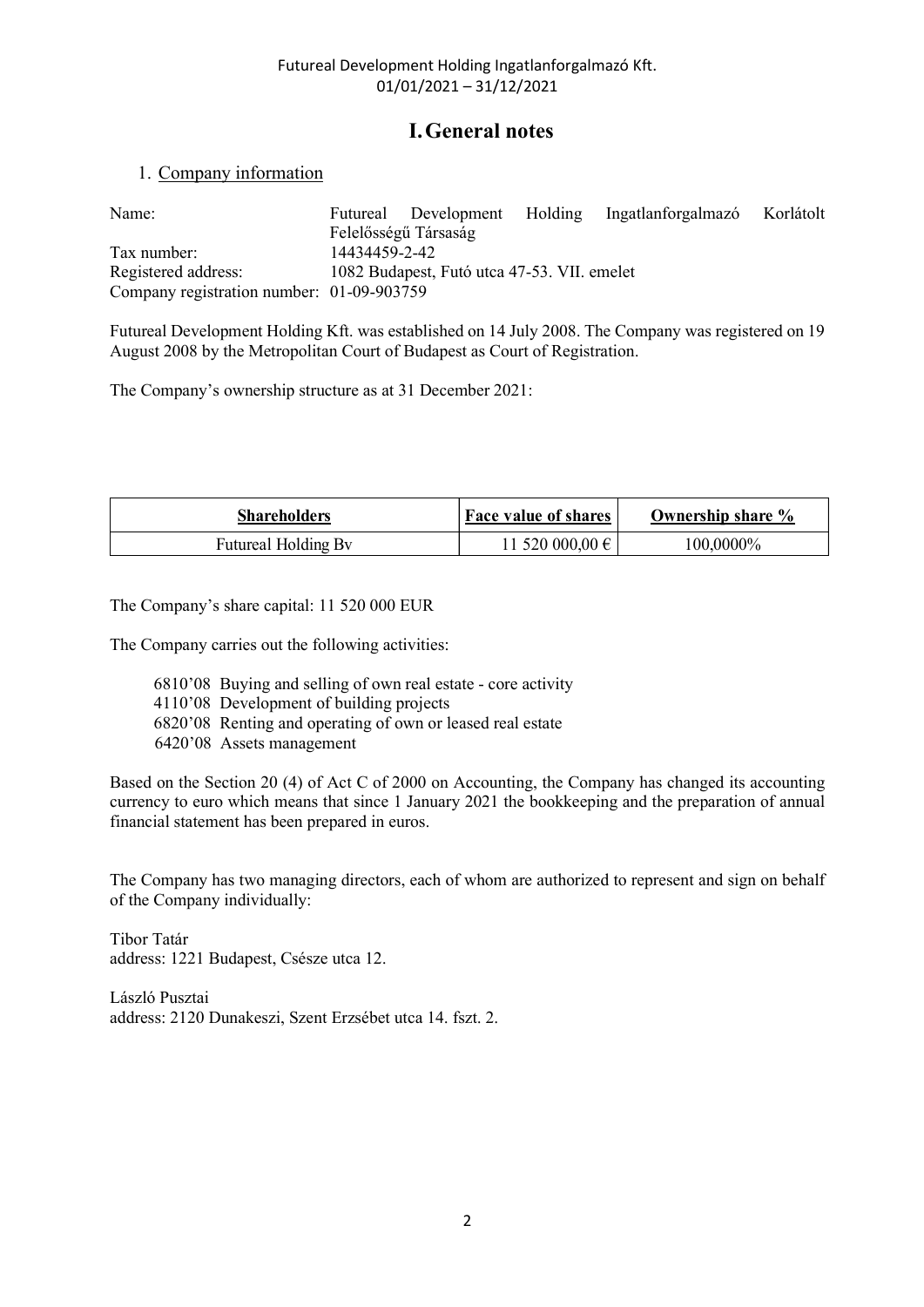|                                                                                                                                            | Futureal Development Holding Ingatlanforgalmazó Kft.<br>$01/01/2021 - 31/12/2021$ |                         |                                           |                   |
|--------------------------------------------------------------------------------------------------------------------------------------------|-----------------------------------------------------------------------------------|-------------------------|-------------------------------------------|-------------------|
| The Company's statutory auditor:                                                                                                           |                                                                                   |                         |                                           |                   |
| Kalavszky Márton<br>Chamber membership no.: 007413<br>PricewaterhouseCoopers Könyvvizsgáló Kft.<br>1055 Budapest, Bajcsy-Zsilinszky út 78. |                                                                                   |                         |                                           |                   |
| The audit fee for the financial year is 3,800,000 HUF.                                                                                     |                                                                                   |                         |                                           |                   |
| As at 31 December 2021, the Company had participating interest in the following companies:                                                 |                                                                                   |                         |                                           |                   |
| <u>Company name</u>                                                                                                                        | <b>Registered office</b>                                                          |                         | Ownership<br>share at face<br>value (EUR) | Ownership share % |
| Futureal Belváros Ingatlanfejlesztő Kft.                                                                                                   | 1082 Budapest, Futó utca 47-53. VII. emelet                                       |                         | 35 604                                    | 100,00%           |
| BP1 Második Ütem Zrt.                                                                                                                      | 1082 Budapest, Futó utca 47-53. VII. emelet                                       |                         | 63 000                                    | 100,00%           |
| Etele Plaza Üzemeltető Kft.                                                                                                                | 1082 Budapest, Futó utca 47-53. VII. emelet                                       |                         | 3                                         | 100,00%           |
| Futureal Management Kft                                                                                                                    | 1082 Budapest, Futó utca 47-53. VII. emelet                                       |                         | 414 634                                   | 100,00%           |
| Finext Vagyonkezelő Nyrt.                                                                                                                  | 1082 Budapest, Futó utca 47-53. VII. emelet                                       |                         | 89 166 969                                | 73,90%            |
| Futureal New Times Ingatlanfejlesztő Kft.                                                                                                  | 1082 Budapest, Futó utca 47-53. VII. emelet                                       |                         | 8 2 1 6                                   | 100,00%           |
| Finext Partners One Alapok Alapja                                                                                                          | 1082 Budapest, Futó utca 47-53. VII. emelet                                       |                         | 300 000                                   | 100,00%           |
| Finext Partners TWO Alapok Alapja                                                                                                          | 1082 Budapest, Futó utca 47-53. VII. emelet                                       |                         | 300 000                                   | 100,00%           |
| Finext Partners Three Alapok Alapja                                                                                                        | 1082 Budapest, Futó utca 47-53. VII. emelet                                       |                         | 300 000                                   | 100,00%           |
| <b>Company name</b>                                                                                                                        | Opening balance<br>01/01/2021                                                     | Impairment<br>in $2021$ | Closing<br>balance<br>31/12/2021          |                   |
| Futureal Belváros Ingatlanfejlesztő Kft.                                                                                                   | 35 604                                                                            | 35 604                  |                                           |                   |
| Futureal New Times Ingatlanfejlesztő Kft.                                                                                                  | 8 2 1 6                                                                           | 1 2 2 4                 | 6 9 9 2                                   |                   |
| Etele Plaza Üzemeltető Kft.                                                                                                                |                                                                                   |                         |                                           |                   |
|                                                                                                                                            |                                                                                   |                         |                                           |                   |
| Futureal Management Kft                                                                                                                    | 414 634                                                                           | $\Omega$                | 414 634                                   |                   |
| Finext Partners Three Alapok Alapja                                                                                                        | 300 000                                                                           | 5 8 6 4                 | 294 136                                   |                   |
| Finext Vagyonkezelő Nyrt                                                                                                                   | 89 166 969                                                                        |                         | 33 126 435 56 040 534                     |                   |
| BP1 Második Ütem Zrt                                                                                                                       | 63 000                                                                            | 2 1 5 0                 | 60 850                                    |                   |

| BP1 Második Ütem Zrt.                                                               | 1082 Budapest, Futó utca 47-53. VII. emelet<br>1082 Budapest, Futó utca 47-53. VII. emelet<br>1082 Budapest, Futó utca 47-53. VII. emelet |                       |                                  | 63 000  | 100,00%<br>100,00% |
|-------------------------------------------------------------------------------------|-------------------------------------------------------------------------------------------------------------------------------------------|-----------------------|----------------------------------|---------|--------------------|
| Etele Plaza Üzemeltető Kft.<br>Futureal Management Kft<br>Finext Vagyonkezelő Nyrt. |                                                                                                                                           |                       |                                  |         |                    |
|                                                                                     |                                                                                                                                           |                       |                                  |         |                    |
|                                                                                     |                                                                                                                                           |                       |                                  | 414 634 | 100,00%            |
|                                                                                     | 1082 Budapest, Futó utca 47-53. VII. emelet                                                                                               |                       | 89 166 969                       |         | 73,90%             |
| Futureal New Times Ingatlanfejlesztő Kft.                                           | 1082 Budapest, Futó utca 47-53. VII. emelet                                                                                               |                       |                                  | 8 2 1 6 | 100,00%            |
| Finext Partners One Alapok Alapja                                                   | 1082 Budapest, Futó utca 47-53. VII. emelet                                                                                               |                       |                                  | 300 000 | 100,00%            |
| Finext Partners TWO Alapok Alapja                                                   | 1082 Budapest, Futó utca 47-53. VII. emelet                                                                                               |                       |                                  | 300 000 | 100,00%            |
| Finext Partners Three Alapok Alapja                                                 | 1082 Budapest, Futó utca 47-53. VII. emelet                                                                                               |                       |                                  | 300 000 | 100,00%            |
| Company name                                                                        | Opening balance<br>01/01/2021                                                                                                             | Impairment<br>in 2021 | Closing<br>balance<br>31/12/2021 |         |                    |
| Futureal Belváros Ingatlanfejlesztő Kft.                                            | 35 604                                                                                                                                    | 35 604                |                                  |         |                    |
| Futureal New Times Ingatlanfejlesztő Kft.                                           | 8 2 1 6                                                                                                                                   | 1 2 2 4               | 6 9 9 2                          |         |                    |
| Etele Plaza Üzemeltető Kft.                                                         | 3                                                                                                                                         | 3                     |                                  |         |                    |
| Futureal Management Kft                                                             | 414 634                                                                                                                                   | $\Omega$              | 414 634                          |         |                    |
| Finext Partners Three Alapok Alapja                                                 | 300 000                                                                                                                                   | 5 8 6 4               | 294 136                          |         |                    |
| Finext Vagyonkezelő Nyrt                                                            | 89 166 969                                                                                                                                | 33 126 435            | 56 040 534                       |         |                    |
| BP1 Második Ütem Zrt                                                                | 63 000                                                                                                                                    | 2 1 5 0               | 60 850                           |         |                    |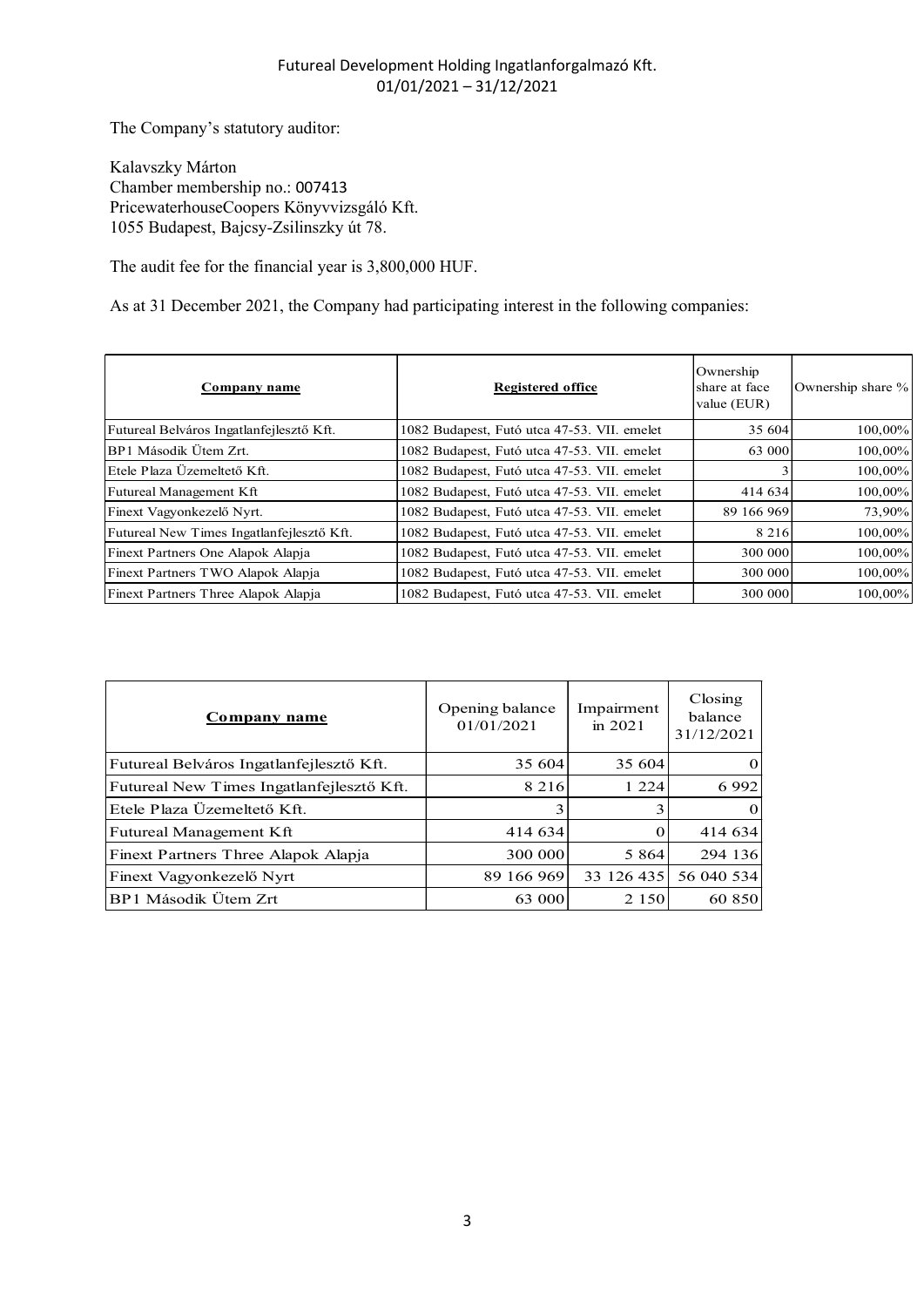Person responsible for preparing the financial records, person preparing the financial statements:

Name: Pusztai László Address: 2120 Dunakeszi, Szent Erzsébet u. 14. Fszt. 2. Registration number: 178048

The Company did not have any employees in the reporting year.

The managing directors are not remunerated. The Company did not provide any loans or advances to and did not undertake any guarantee on behalf of its managing directors.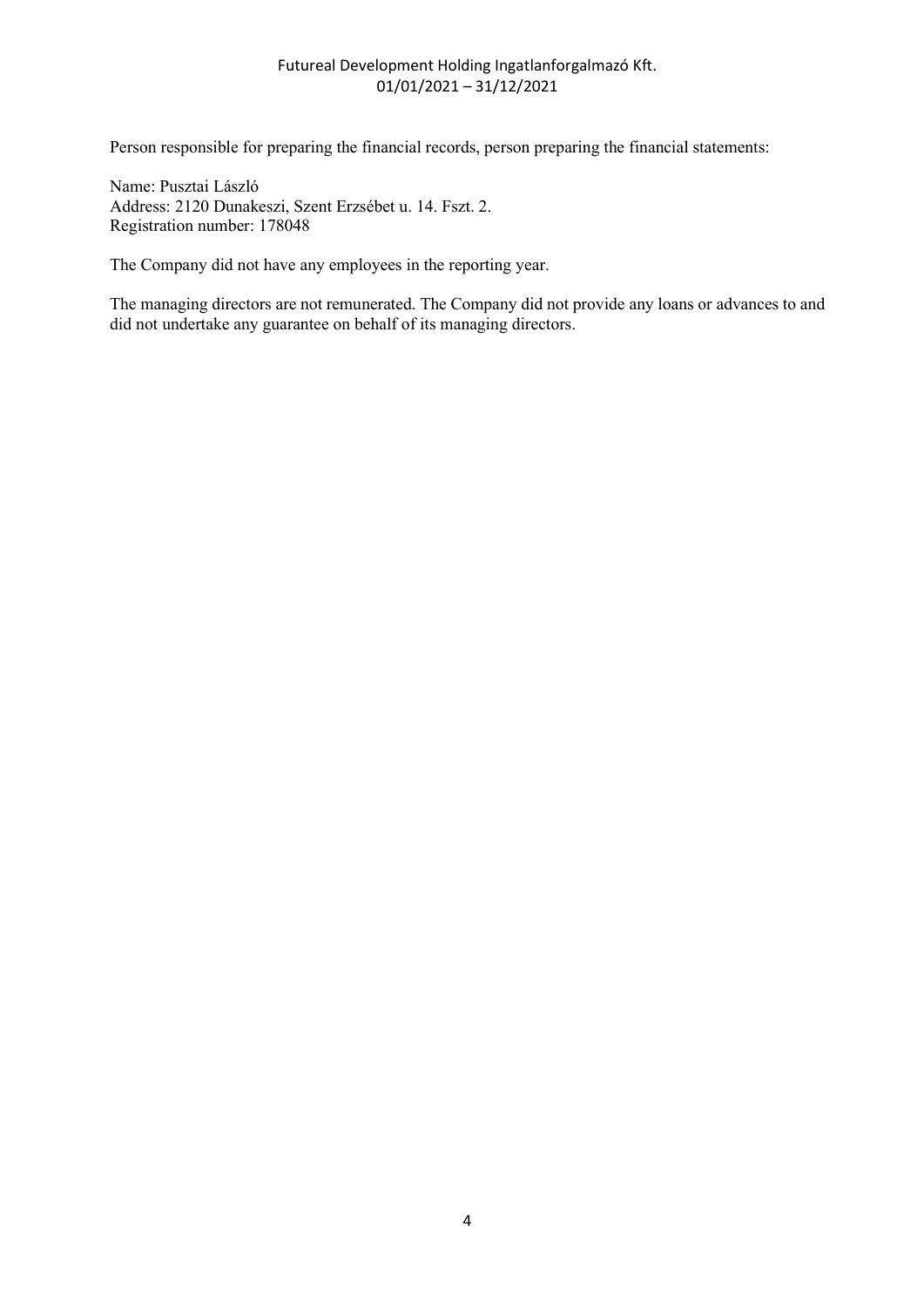## 2. Accounting policy

1. Basis of accounting

The Company prepares and annual financial statements as well. Accordingly, it is required to keep its books and records in accordance with the regulations of double-entry bookkeeping.

The Company prepares a "Version A" balance sheet. The Company prepares a "Version A" profit and loss account using the cost by nature method.

The figures of the financial statements are provided in EUR (unless otherwise specified).

Comparative information disclosed in the financial statements refer to the period 01/01/2020-31/12/2020.

The Company's founder amended the Company's financial year to make it identical with the calendar year.

2. Key elements of the accounting policy

The Company accounts its expenses in the account class 5 "Expense categories", with the content stipulated by the Accounting Act. At the time of preparing the financial statements, the Company did not perform any secondary expense accounting. However, the computerized accounting system allows classification of expenses according to various criteria. The current expense accounting system determined the selection of format and content of the profit and loss account.

Errors are considered to be material if, in the year when identified by any form of audit, the total of all errors (whether negative or positive) identified for a given financial year (separately for each year) and the impacts thereof – increasing or decreasing the profit or equity – exceeds the limit set in the Accounting Policy.

Errors are always considered to be material if, in the year when identified, the total of all errors (whether negative or positive) identified for the same financial year and the impacts thereof – increasing or decreasing the profit or equity – exceeds 2% of the balance sheet total of the financial year under review, or 2,710.03 EUR if 2% of the balance sheet total does not exceed 2,710.03 EUR.

Non-material errors: errors are not considered material if, in the year when disclosed by different reviews, the total of all errors (whether negative or positive) disclosed for a given financial year (separately for each year) and the impacts thereof - increasing or decreasing the profit or equity - does not exceed the value limit of material errors.

The Company does not use adjustments for intangible property rights or intellectual property.

## 3. Measurement

The Company performs measurement based on the principle of continuity. In the course of measurement, all impairment relating to the reporting year which becomes known until the date of balance sheet preparation must be taken into account.

Transactions in foreign currencies are recognized at the Hungarian Central Bank's exchange rate valid at the transaction date. Exchange gains or losses arising from the difference between the exchange rates valid at the payment date and the transaction date are recognized in the profit and loss account.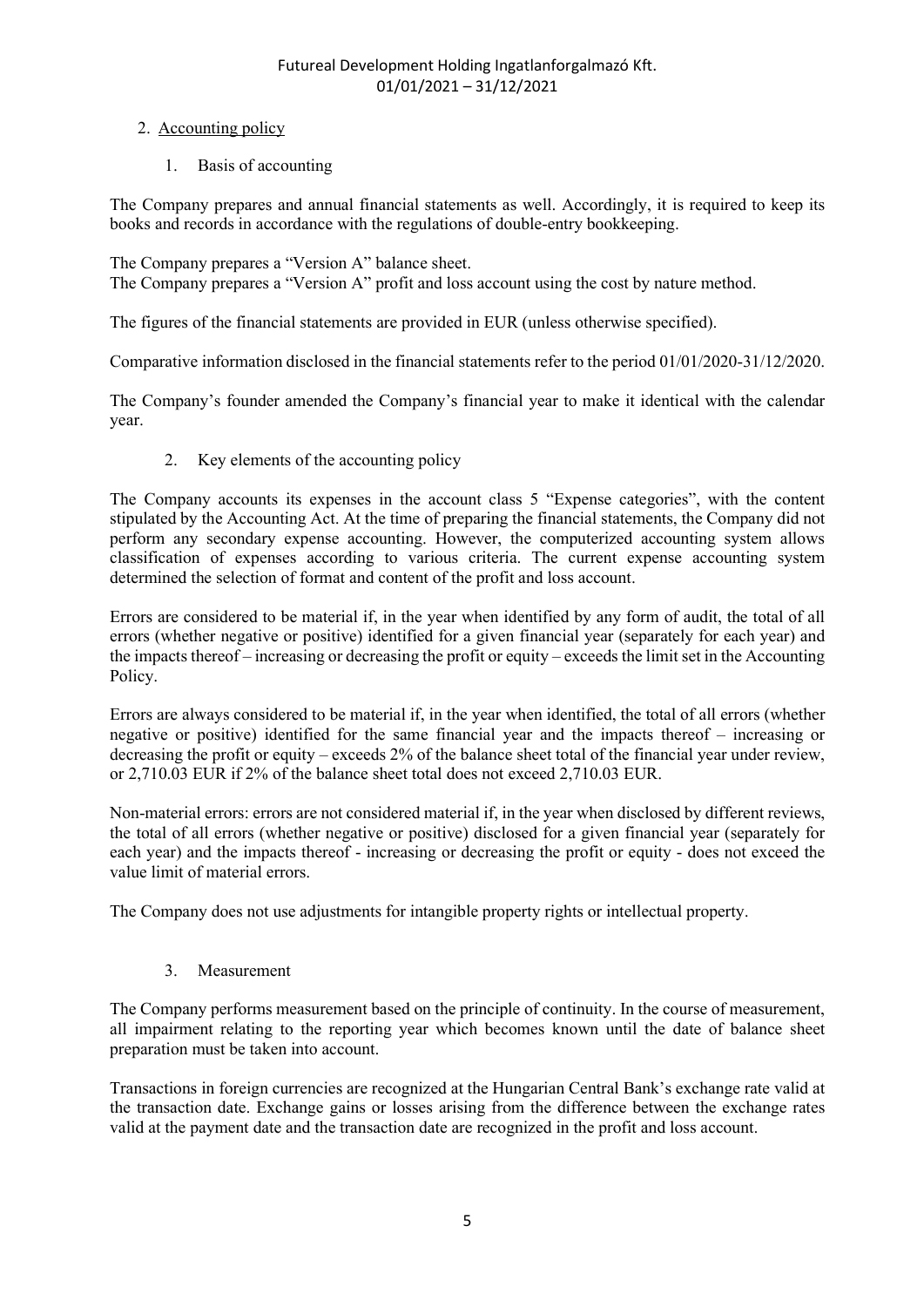The acquisition cost of tangible assets and all other costs incurred in relation to the acquisition of tangible assets are allocated over the period in which the assets are expected to be used. Depreciation is recognized on a monthly basis, for the period in which the assets are capitalized. Depreciation is recognized using the straight-line method, on a time proportion basis, from the date of capitalization.

During the valuation of the investments in subsidiaries the Company considers the following factors to determine the market value.

- market reputation of the owned company
- whether the invested amount will be repaid in case of liquidation
- market value of the investments is more or less than the actual book value of the investment

If the carrying value of an investment decreases below its market value and this loss is significant and seems long term an impairment is recognized.

If the market value of an investment is significantly and permanently higher than the carrying value the previous impairment shall be reversed but until the original purchase value.

On the basis of the debtor's rating, for loans outstanding on the balance sheet date of the financial year and not financially settled until the date of the balance sheet preparation, an impairment shall be recorded in the amount of the loss-like difference between the carrying amount of the claim and the expected amount of the claim to be recovered, if this difference appears to be permanent and significant. For the expected recoverable amount of the claim, the Company examines the total amount of the value of the loan and the related interest claim as well as the value of the asset less liquid liabilities of the borrowing company.

## 3.1 Tangible and intangible assets

The Company established the depreciation method and period in accordance with the provisions of the Accounting Act, taking into account the useful lives of intangible assets and intangible property rights as well as the legislation concerning depreciation.

Intangible assets are recognized on the basis of their expected useful lives.

Depreciation rates:

| Intangible property rights:             | 10.0% |
|-----------------------------------------|-------|
| Intellectual property:                  | 33.0% |
| Goodwill:                               | 20.0% |
| Buildings (in accordance with the CDTA) | 2.0%  |
| Leased property owned by other parties  | 6.0%  |
| Rental of own real estate               | 5.0%  |
| Technical equipment and machinery       | 14.5% |
| Other equipment, fixtures and fittings  | 14.5% |
| IT equipment                            | 33.0% |

Tangible assets with individual purchase price below 542 EUR are fully depreciated using ordinary depreciation when taken into proper use.

3.2 Non-current financial assets

Non-current assets are measured at acquisition cost on initial recognition. The acquisition cost comprises the purchase price and/or the cost of generating the asset. The purchase price and balance sheet amount of interest-bearing securities recognized in non-current (or current) assets exclude the time-proportionate amount of interest included in the purchase price.

## 3.3 Inventories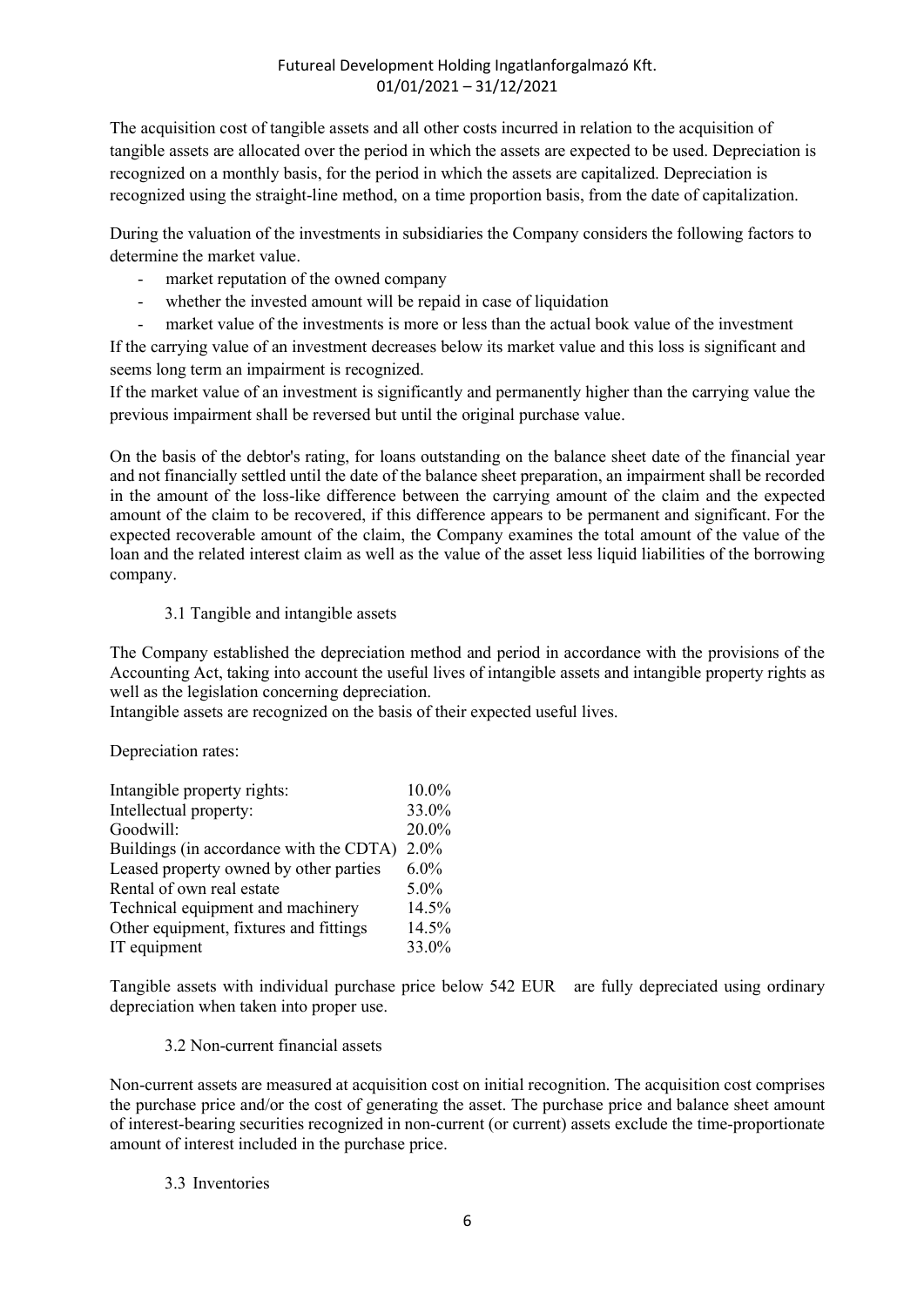On measurement of inventories, the carrying amount is the cost of inventories less impairment recognized.

#### 3.4 Receivables

Receivables must be capitalized in the balance sheet at their EUR amounts as at the contractual performance date (cost).

#### 3.5 Securities

Short-term securities are initially recognized at cost, however the purchase price and balance sheet amount of interest-bearing securities recognized exclude the time-proportionate amount of interest included in the purchase price.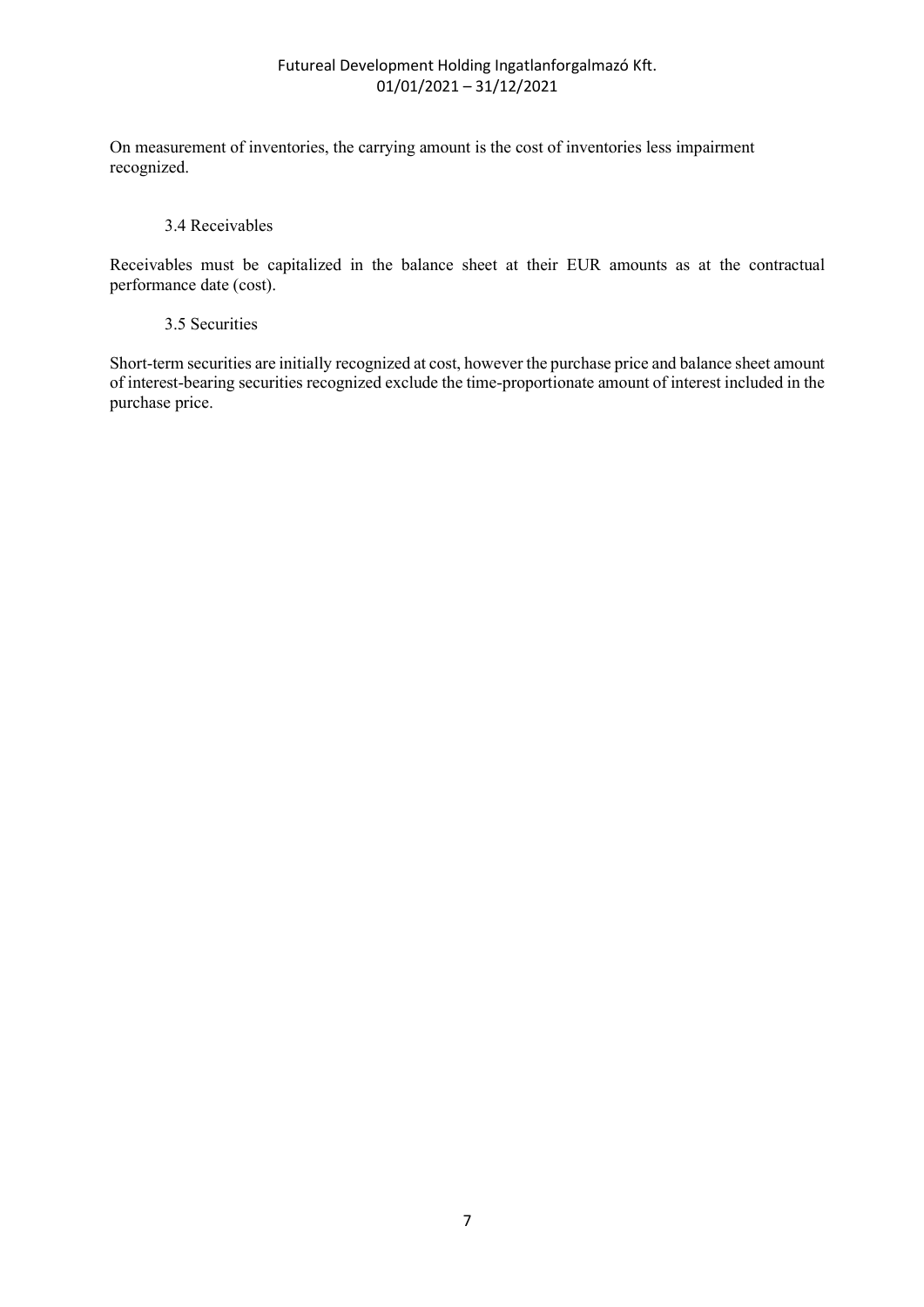#### 3.6 Equity

Equity must be recognized at carrying amount. Called-up share capital not paid must be shown in the balance sheet as a separate line item and a negative amount in equity.

#### 3.7 Provisions and liabilities

Provisions and liabilities must be initially recognized at their EUR amount translated using the exchange rate valid at the date of initial recognition or contractual performance and must be recognized at their carrying amount. Provisions and liabilities must be shown in the balance sheet at the end of the financial year at their HUF amounts translated using the official exchange rates published by the Hungarian National Bank for the balance sheet date. Non-current liabilities have been supplemented to include the new line items "Subordinated liabilities to undertakings with which the company is linked by virtue of major participating interests" and "Non-current liabilities to undertakings with which the company is linked by virtue of major participating interests". Current liabilities have been supplemented to include the new line item "Current liabilities to undertakings with which the company is linked by virtue of major participating interests".

The balance sheet must show advance payments received from customers in EUR in the actually received amount, and advance payments received in foreign currencies in the EUR amount translated using the official exchange rate published by the Hungarian National Bank until settlement following contractual performance, retransfer of the advance payments, or settlement in any other way.

The balance sheet must show loans taken out in EUR in the actually disbursed amounts or the amounts net of repayments, loans taken out in foreign currencies in the EUR equivalents of the foreign currency amounts actually disbursed or calculated net of repayments, translated using the official exchange rate published by the Hungarian National Bank.

Liabilities from supplies of goods and services including VAT, must be shown in the balance sheet

a) in the confirmed and invoiced amounts in the case of liabilities payable in EUR,

b) in the EUR equivalents of the confirmed and invoiced foreign currency amounts, translated using the official exchange rate published by the Hungarian National Bank in the case of liabilities payable in foreign currencies.

#### 3.8 Sales revenues

Net sales revenues are recognized at the date of supply and are exclusive of VAT.

#### 3.9 Corporate tax

Corporate tax is recognized in the profit and loss account in compliance with the tax regulations currently in force.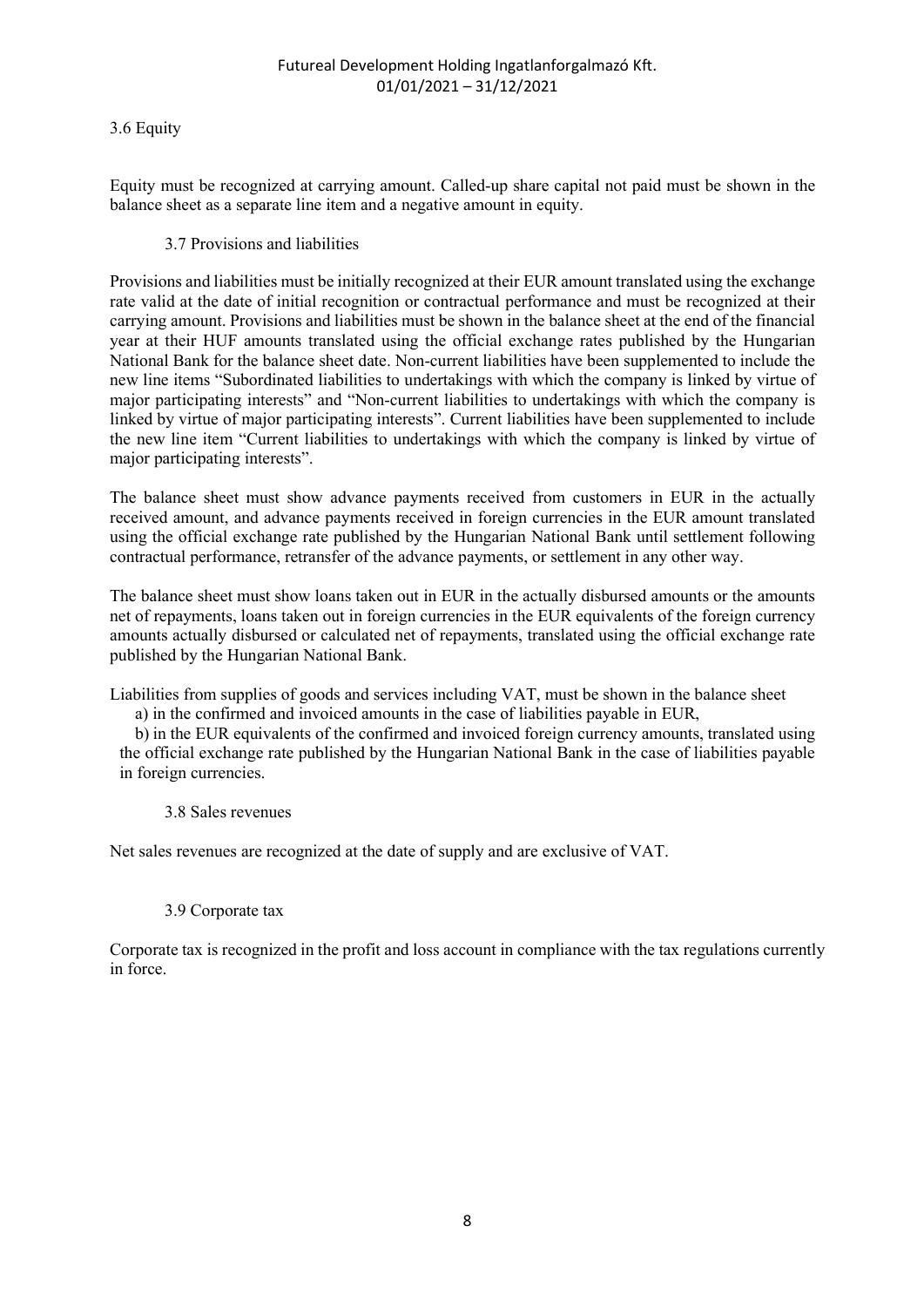## 3.10 Other

During 2021 the Company issued bond in amount of billion HUF 112,95 on the Budapest Stock Exchange.

For further details please see the long-term liabilities section of these notes.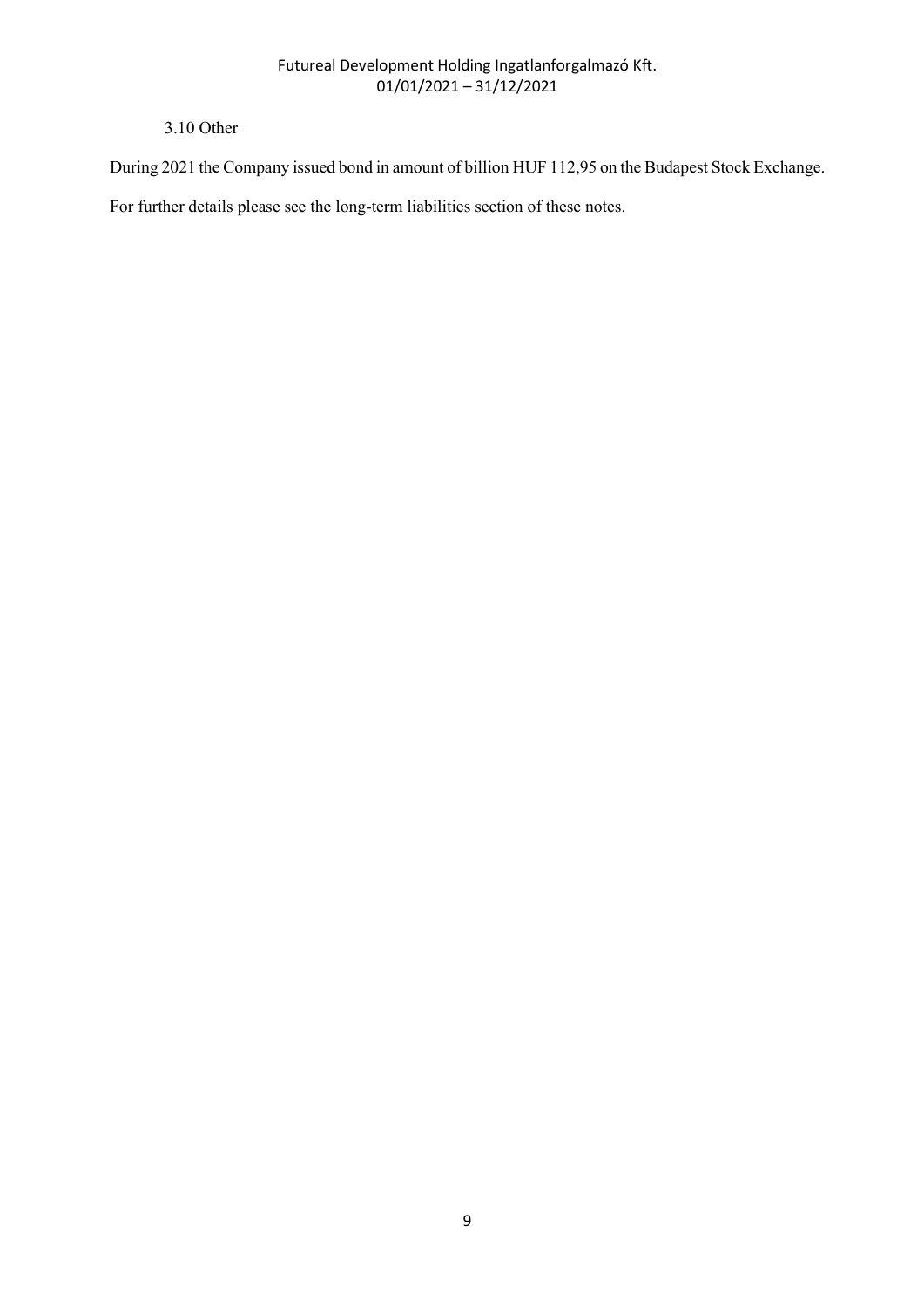# II. Notes to the assets shown in the balance sheet in EUR

| II. Notes to the assets shown in the balance sheet in EUR           | Futureal Development Holding Ingatlanforgalmazó Kft.<br>$01/01/2021 - 31/12/2021$ |                    |          |                                   |
|---------------------------------------------------------------------|-----------------------------------------------------------------------------------|--------------------|----------|-----------------------------------|
|                                                                     |                                                                                   |                    |          |                                   |
|                                                                     |                                                                                   |                    |          |                                   |
| 1. Intangible assets                                                |                                                                                   |                    |          |                                   |
|                                                                     |                                                                                   | all figures in EUR |          |                                   |
| <b>Gross value</b>                                                  | Opening value as<br>at 01/01/2021                                                 | Increase           | Decrease | Closing value as<br>at 31/12/2021 |
| Capitalised value of foundation/restructuring                       |                                                                                   | $\Omega$           |          |                                   |
| Capitalised value of experimental development                       |                                                                                   | 0                  |          |                                   |
| Intangible property rights                                          |                                                                                   | 0                  |          |                                   |
| Intellectual property                                               | 7211                                                                              | 0                  |          | 7 2 1 1                           |
| Goodwill                                                            |                                                                                   | 0                  |          |                                   |
| Advance payments for intangible assets                              |                                                                                   | 0                  |          |                                   |
| Adjustment to intangible assets                                     |                                                                                   | 0                  |          |                                   |
| Total                                                               | 7 2 1 1                                                                           | $\Omega$           |          | 7 2 1 1                           |
| Depreciation                                                        | Opening value as<br>at 01/01/2021                                                 | Increase           | Decrease | Closing value as<br>at 31/12/2021 |
| Capitalised value of foundation/restructuring                       |                                                                                   | $\overline{0}$     |          |                                   |
| Capitalised value of experimental development                       |                                                                                   | 0                  |          |                                   |
| Intangible property rights                                          |                                                                                   |                    |          |                                   |
| Intellectual property                                               | 386                                                                               | v<br>722           |          | 1 1 0 8                           |
| Goodwill                                                            |                                                                                   | $\overline{0}$     |          |                                   |
| Advance payments for intangible assets                              |                                                                                   | $\Omega$           |          |                                   |
| Adjustment to intangible assets                                     |                                                                                   | $\Omega$           |          |                                   |
| Total                                                               | 386                                                                               | 722                |          | 1 1 0 8                           |
| <b>Net value</b>                                                    | Opening value as<br>at $01/01/2021\,$                                             | Increase           | Decrease | Closing value as<br>at 31/12/2021 |
| Capitalised value of foundation/restructuring                       |                                                                                   | $\overline{0}$     |          |                                   |
| Capitalised value of experimental development                       |                                                                                   |                    |          |                                   |
| Intangible property rights                                          |                                                                                   | $\theta$           |          |                                   |
| Intellectual property                                               | 6825                                                                              | $\theta$           | 722      | 6 103                             |
|                                                                     |                                                                                   | $\Omega$           |          |                                   |
| $\operatorname{Goodwill}$<br>Advance payments for intangible assets |                                                                                   | $\Omega$           |          |                                   |
|                                                                     |                                                                                   |                    | $\Omega$ |                                   |
| Adjustment to intangible assets                                     |                                                                                   | $\overline{0}$     |          |                                   |
| Total                                                               | 6 8 25                                                                            | $\overline{0}$     | 722      | 6 103                             |

## 2. Tangible assets

The Company did not have any tangible assets in the reporting year or the year preceding the reporting year.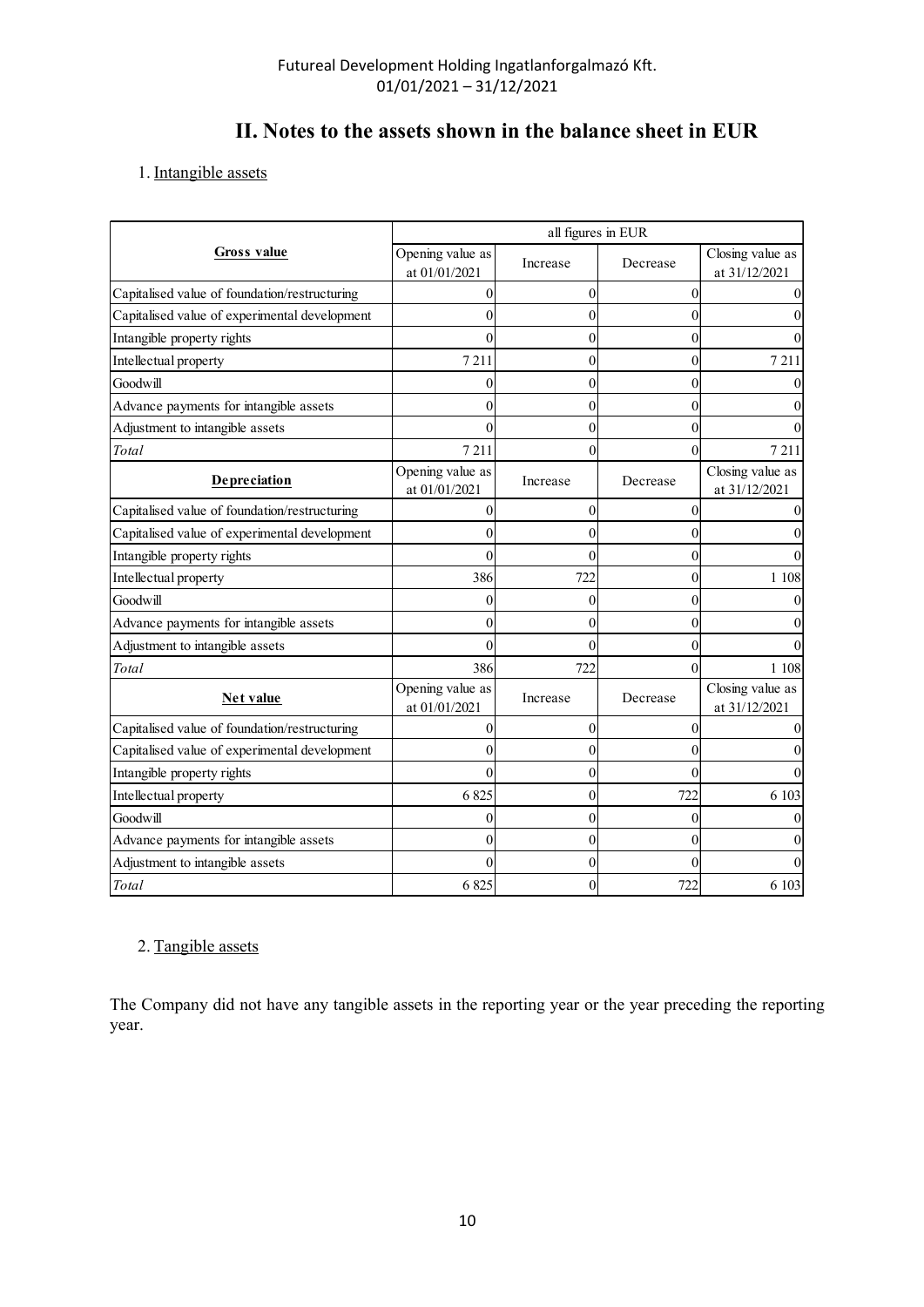## 3. Non-current financial assets

| Futureal Development Holding Ingatlanforgalmazó Kft.                         |                                  |               |
|------------------------------------------------------------------------------|----------------------------------|---------------|
|                                                                              |                                  |               |
|                                                                              |                                  |               |
| $01/01/2021 - 31/12/2021$                                                    |                                  |               |
| 3. Non-current financial assets                                              |                                  |               |
|                                                                              |                                  |               |
| <b>Non-current financial assets</b>                                          | all figures in EUR<br>31/12/2020 | 31/12/2021    |
| Long-term participating interest in Finext Vagyonkezelő Nyrt                 | 66 136 091                       | 56 040 534    |
| Long-term participating interest in Futureal Management Kft                  | 419 029                          | 414 634       |
| Long-term participating interest in Futureal Belváros Ingatlanfejlesztő Kft  | 11 117                           |               |
| Long-term participating interest in Futureal New Times Ingatlanfejlesztő Kft | 8 2 1 6                          | 6992          |
| Long-term participating interest in BP1 Második ütem ZRT                     |                                  | 60 850        |
| Long term participating interest in related companies                        | 66 574 453                       | 56 523 010    |
| Loan provided to Spectrum Glasgow Ltd                                        | 9 875 581                        |               |
| Loan provided to Futureal Management Kft                                     |                                  | 9 634 146     |
| Loan provided to Futureal Holding BV                                         |                                  | 114 745 789   |
| Loan provided to Futureal Belváros Kft.                                      | $\Omega$                         | 1 0 1 4 0 0 7 |
| Loan provided to Etele Plaza Üzemeltető Kft                                  | $\Omega$                         | 906 983       |
| Long-term loans to related companies                                         | 9 875 581                        | 126 300 925   |
| Long-term participating interest in Futureal Prime Properties 5 Subfund      | 44 491                           |               |
| Long-term participating interest in Finext Partners One Alapok Alapja        | $\Omega$                         | 293 639       |
| Long-term participating interest in Finext Partners Two Alapok Alapja        |                                  | 294 136       |
| Long-term participating interest in Finext Partners Three Alapok Alapja      |                                  | 293 956       |
| Other long-term participating interests                                      | 44 491                           | 881731        |
| $\operatorname{Total}$                                                       | 76 494 525                       | 183 705 666   |

Loan receivables from Futureal Management Kft. and Etele Plaza Üzemeltető Kft. has been reclassified to long term loan receivable.

In the first half of 2021 the Company calculated an interest rate of 5,3% on its receivables from these companies. The second half of 2021 the interest rate was 5,2%.

The interest rate of loan receivables from Futureal Holding BV was 3,59% in the first part of the current year and in the second part was 2,32%. The maturity of the loan is 12.31.2025.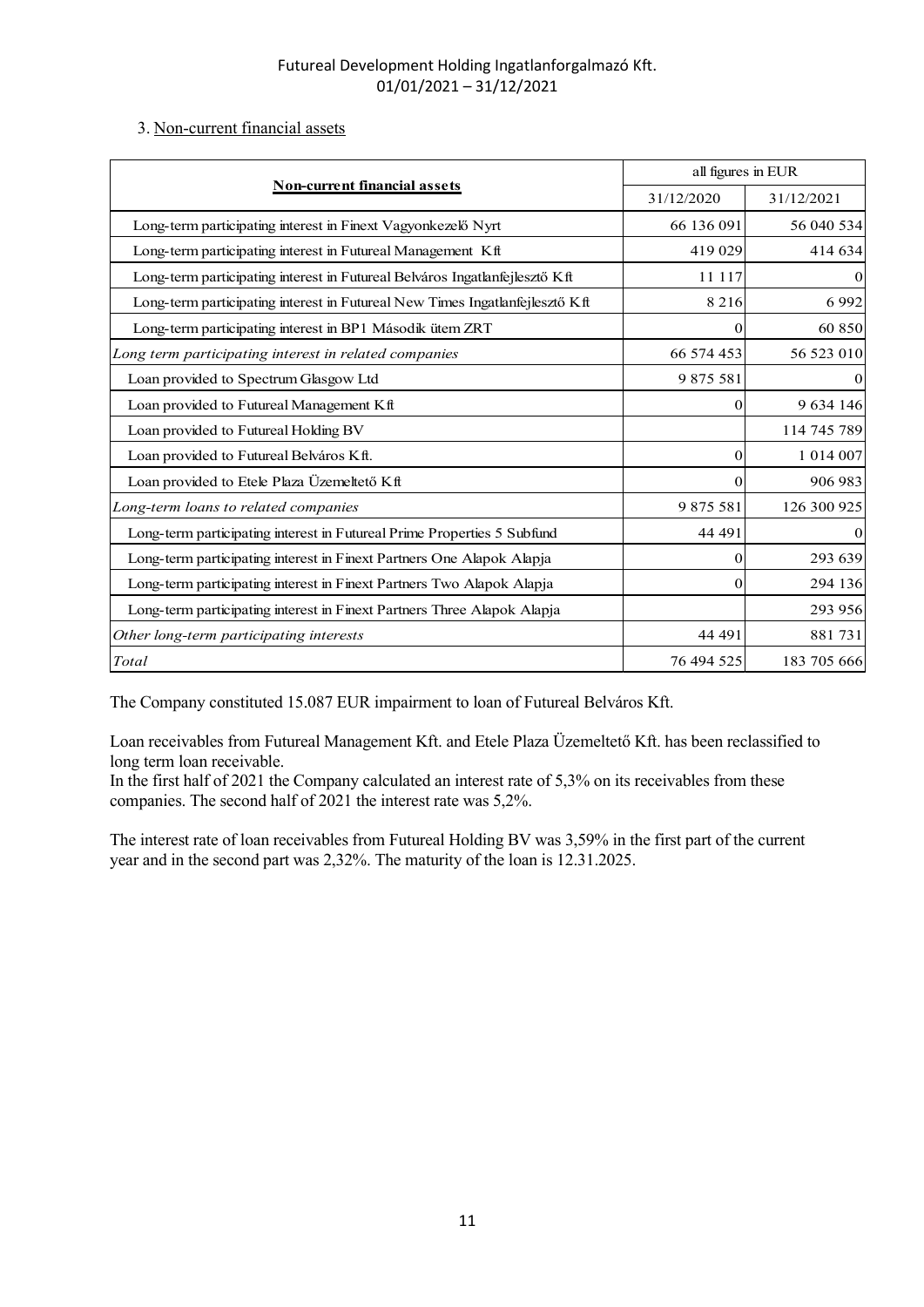|                                                                                                    | Futureal Development Holding Ingatlanforgalmazó Kft.<br>$01/01/2021 - 31/12/2021$ |                  |                    |
|----------------------------------------------------------------------------------------------------|-----------------------------------------------------------------------------------|------------------|--------------------|
|                                                                                                    |                                                                                   |                  |                    |
| The following table shows the movements of the impairments on subsidiaries:<br>all figures in EUR) |                                                                                   |                  |                    |
|                                                                                                    |                                                                                   |                  |                    |
|                                                                                                    | Opening impairment Impairment in                                                  |                  | Closing impairment |
| <b>Company name</b>                                                                                | in EUR                                                                            | the current year | in EUR             |
| Futureal Belváros Ingatlanfejlesztő Kft.                                                           | 24 4 8 7                                                                          | 11 117           | 35 604             |
| <b>Finext Partners One</b>                                                                         | 0                                                                                 | 6 3 6 1          | 6 3 6 1            |
| Etele Plaza Üzemeltető Kft.                                                                        | 3                                                                                 | $\Omega$         |                    |
| <b>Finext Partners Two</b>                                                                         | $\Omega$                                                                          | 6 0 4 4          | 6 0 4 4            |
| Finext Vagyonkezelő Nyrt.                                                                          | 23 030 879                                                                        | 10 095 557       | 33 126 436         |
| Futureal New Times Ingatlanfejlesztő Kft.                                                          | $\theta$                                                                          | 1 2 2 4          | 1 2 2 4            |
| BP1 Második Ütem Zrt.                                                                              | 0                                                                                 | 2 1 5 0          | 2 1 5 0            |

## 4. Inventories

## 5. Receivables

| Finext Vagyonkezelo Nyrt.                                                                                                  | 23 030 879       | 10.095.55/            | 33 126 436 |
|----------------------------------------------------------------------------------------------------------------------------|------------------|-----------------------|------------|
| Futureal New Times Ingatlanfejlesztő Kft.                                                                                  | $\theta$         | 1 2 2 4               | 1 2 2 4    |
| BP1 Második Ütem Zrt.                                                                                                      | $\boldsymbol{0}$ | 2 1 5 0               | 2 1 5 0    |
| <b>Finext Partners Three</b>                                                                                               | $\vert 0 \vert$  | 5 8 6 4               | 5 8 6 4    |
| 4. Inventories<br>The Company did not have any inventories in the reporting year or the year preceding the reporting year. |                  |                       |            |
| 5. Receivables                                                                                                             |                  |                       |            |
|                                                                                                                            |                  |                       |            |
| Receivables                                                                                                                |                  | all figures in EUR    |            |
|                                                                                                                            |                  | 31/12/2020<br>2 7 3 9 | 31/12/2021 |
| Loan provided to a Etele Plaza Üzemeltető Kft<br>Loan provided to a Futureal Management Kft                                |                  | 6 781 146             |            |
| Loan provided to a Futureal New Times Ingatlanfejlesztő Kft                                                                |                  | 1 332 235             | 775 572    |
| Receivable of Futureal Real Estate Holding Bv                                                                              |                  | $\Omega$              | 4 471 850  |
| Dividend from Finext Nyrt.                                                                                                 |                  | 15 775                |            |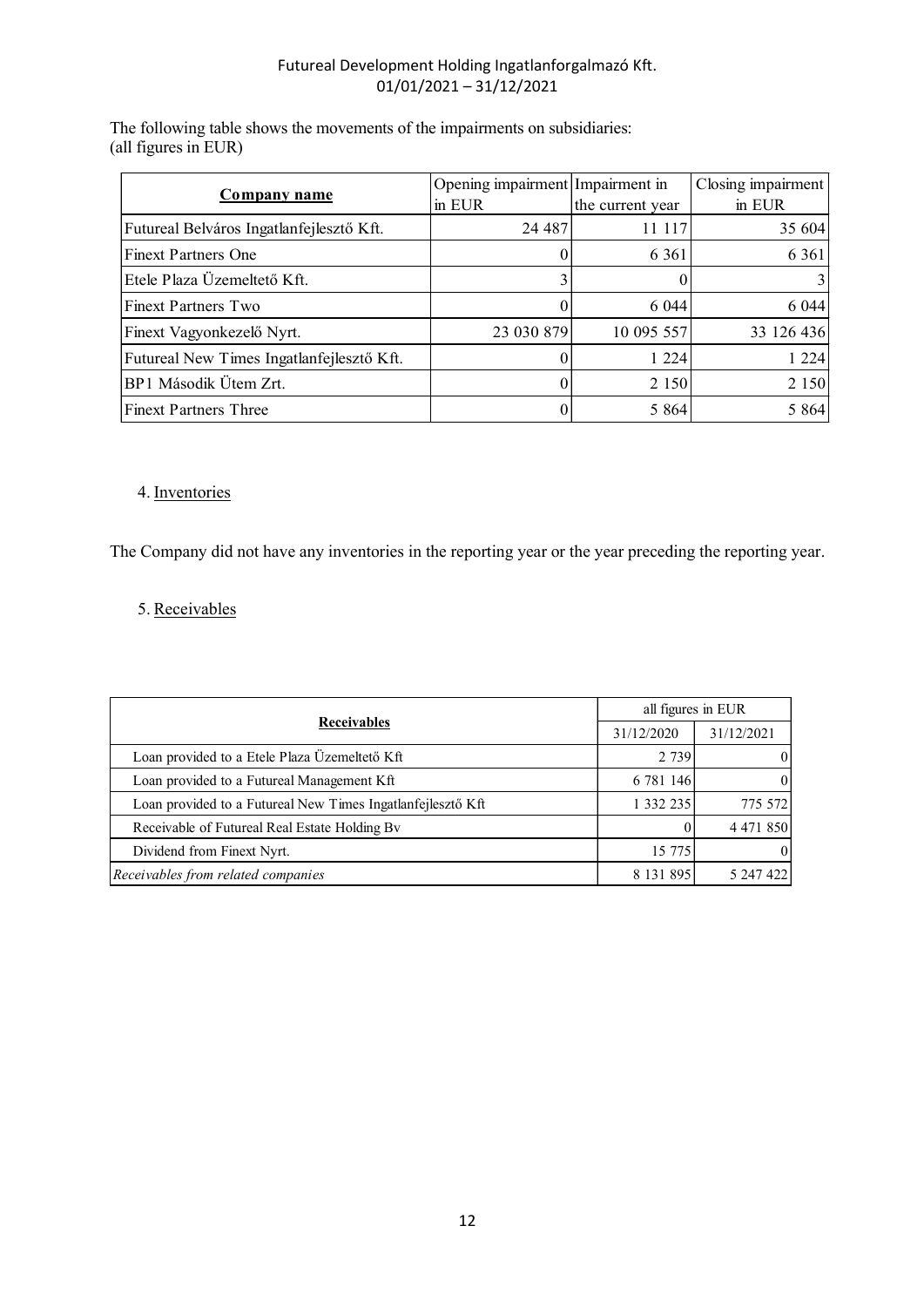| Futureal Development Holding Ingatlanforgalmazó Kft.<br>$01/01/2021 - 31/12/2021$                                                                 |                    |            |
|---------------------------------------------------------------------------------------------------------------------------------------------------|--------------------|------------|
|                                                                                                                                                   |                    |            |
|                                                                                                                                                   |                    |            |
|                                                                                                                                                   |                    |            |
|                                                                                                                                                   |                    |            |
|                                                                                                                                                   |                    |            |
|                                                                                                                                                   |                    |            |
|                                                                                                                                                   |                    |            |
|                                                                                                                                                   |                    |            |
|                                                                                                                                                   |                    |            |
| Receivables                                                                                                                                       | all figures in EUR |            |
|                                                                                                                                                   | 31/12/2020         | 31/12/2021 |
| Loan provided to a Pedrano Construction Kft                                                                                                       | 3 671 783          |            |
| Loan provided to a Pedrano Commercia Kft                                                                                                          |                    | 19 607 911 |
| Loan provided to a Futureal Prime Properties One Subfund                                                                                          | 9 607 000          |            |
| Receivables from corporate income tax                                                                                                             | 44 505             | 90 674     |
| Receivables from VAT                                                                                                                              | 5 6 3 9            | 1 7 9 7    |
| Receivables from foreign VAT                                                                                                                      | 244                | 243        |
| Receivables from duties                                                                                                                           |                    |            |
| Receivables from Fam Lambda Kft - purchase price of Etele Cinema<br>Receivables from Grünes Whonen                                                | 13 4 20<br>7622    | 10 329     |
| Receivables from local business tax                                                                                                               | 3 7 7 9            | 3 741      |
| Receivables from Cordia Homes Ltd - purchase price of Vistula                                                                                     | 91 847             |            |
| Disposal of Cordia Homes Ltd share to Gábor András Futó                                                                                           | 167                | 167        |
| Other receivables                                                                                                                                 | 13 446 011         | 19 714 868 |
| Total (including the line items of Receivables from supplies of goods and services (trade<br>receivables) and Receivables from related companies) | 21 577 906         | 24 962 290 |
|                                                                                                                                                   |                    |            |
|                                                                                                                                                   |                    |            |
| Loan receivables from Futureal Management Kft. and Etele Plaza Üzemeltető Kft. has been reclassified to                                           |                    |            |
| long term loan receivable.                                                                                                                        |                    |            |
| The loans provided to Pedrano Construction Kft and Pedrano Commercial Kft are free of interest. The                                               |                    |            |
| other loan receivables are interest bearing and the Company used normal market interest rate. Repayment                                           |                    |            |
| of the loan receivables is due at maturity.                                                                                                       |                    |            |
|                                                                                                                                                   |                    |            |
| 6. Securities                                                                                                                                     |                    |            |
|                                                                                                                                                   |                    |            |
|                                                                                                                                                   |                    |            |
|                                                                                                                                                   | adatok EUR-ban     |            |
| <b>Securities</b>                                                                                                                                 | 31/12/2020         | 31/12/2021 |
|                                                                                                                                                   |                    | 3 998 555  |
| Treasury bill                                                                                                                                     |                    |            |

## 6. Securities

| Other receivables                                                                                                                                                                                                                                             |                          |            |
|---------------------------------------------------------------------------------------------------------------------------------------------------------------------------------------------------------------------------------------------------------------|--------------------------|------------|
|                                                                                                                                                                                                                                                               | 13 446 011               | 19 714 868 |
| Total (including the line items of Receivables from supplies of goods and services (trade<br>receivables) and Receivables from related companies)                                                                                                             | 21 577 906               | 24 962 290 |
| Loan receivables from Futureal Management Kft. and Etele Plaza Üzemeltető Kft. has been reclassified to<br>long term loan receivable.                                                                                                                         |                          |            |
| The loans provided to Pedrano Construction Kft and Pedrano Commercial Kft are free of interest. The<br>other loan receivables are interest bearing and the Company used normal market interest rate. Repayment<br>of the loan receivables is due at maturity. |                          |            |
| 6. Securities                                                                                                                                                                                                                                                 |                          |            |
|                                                                                                                                                                                                                                                               | adatok EUR-ban           |            |
| <b>Securities</b>                                                                                                                                                                                                                                             | 31/12/2021<br>31/12/2020 |            |
|                                                                                                                                                                                                                                                               |                          |            |
| Treasury bill                                                                                                                                                                                                                                                 |                          | 3 998 555  |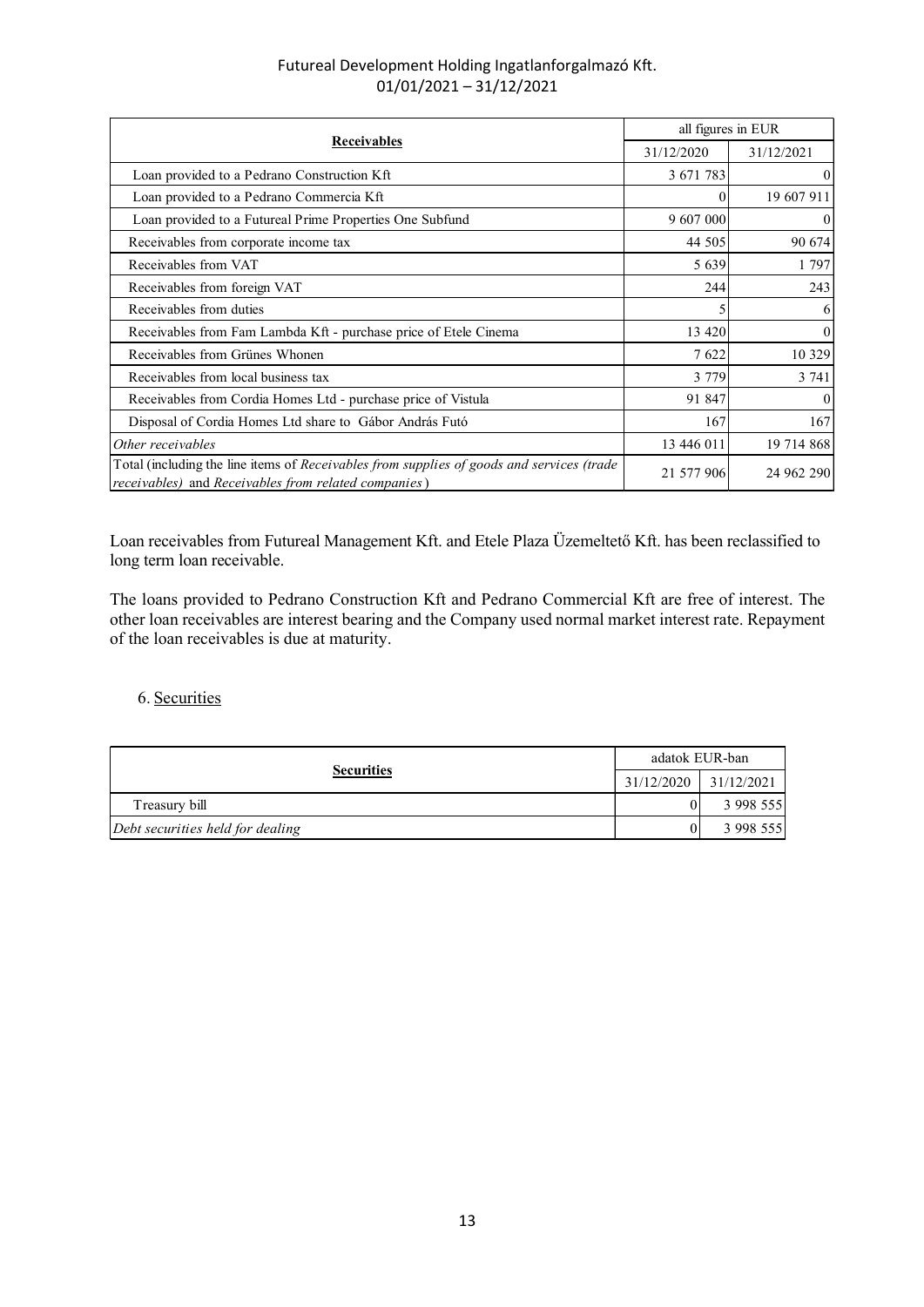## 7. Cash at bank and in hand

|                                            | $01/01/2021 - 31/12/2021$ |             |
|--------------------------------------------|---------------------------|-------------|
| 7. Cash at bank and in hand                |                           |             |
| Cash at bank in hand                       | all figures in EUR        |             |
|                                            | 31/12/2020                | 31/12/2021  |
| Petty cash                                 | 3 7 8 5                   | 321         |
| HUF cash account balance - CIB Bank        | 1745                      | 1 605       |
| HUF cash account balance - Raiffeisen Bank | 4 300 121                 | 154 053 514 |
| HUF cash account balance - K&H Bank        | 2 7 3 6                   | 2 5 4 9     |
| HUF cash account balance - Erste Bank      | 0                         | 244         |
| EUR cash account balance - K&H Bank        | 4 6 8 3                   | 491 530     |
| EUR cash account balance - Raiffeisen Bank | 12 514 581                | 16 906 184  |
| PLN cash account balance - Raiffeisen Bank | 1890                      | 7 2 3 0     |
| USD cash account balance - Raiffeisen Bank |                           | 4 439 754   |
| PLN cash account balance - Santander Bank  | 216                       |             |
| GBP cash account balance - Raiffeisen Bank | 0                         | 520         |
| Deposit for a fix period                   | $\overline{0}$            | 40 650 407  |
| EUR cash account balance - Santander Bank  | 91 548                    | 90 4 94     |
|                                            | 9 775 233                 | 4 4 3 4     |
| EUR cash account balance - CIB Bank        |                           |             |
| USD cash account balance - CIB Bank        | 709                       | 768         |
| <b>Bank</b> deposits                       | 26 693 463                | 216 649 233 |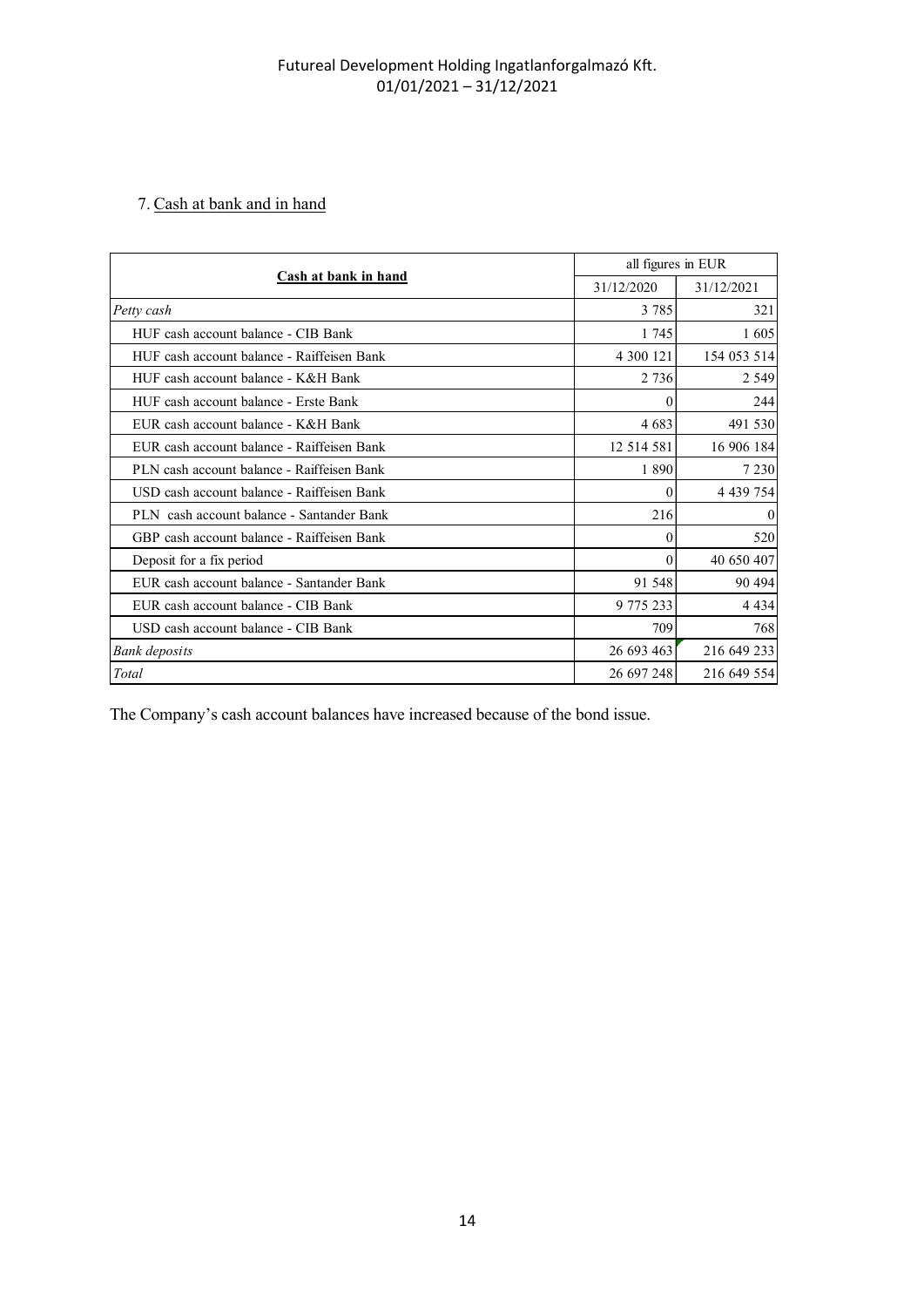# 8. Prepayments

| Futureal Development Holding Ingatlanforgalmazó Kft.<br>$01/01/2021 - 31/12/2021$ |                    |            |
|-----------------------------------------------------------------------------------|--------------------|------------|
| 8. Prepayments                                                                    |                    |            |
| <b>Prepayments</b>                                                                | all figures in EUR |            |
|                                                                                   | 31/12/2020         | 31/12/2021 |
| Accrued interest on loan provided to Futureal Group BV                            | 112                |            |
| Accrued interest on loan provided to Spectrum Glasgow Ltd                         | 29 691             |            |
| Accrued interest on loan provided to FR Group BV                                  | 1 3 9 4            |            |
| Accrued interest on loan provided to Cordia Homes BV                              | 334                |            |
| Accrued interest on loan provided to Futureal Holding BV                          | $\boldsymbol{0}$   | 1 139 912  |
| Accrued interest on loan provided to Etele Plaza Üzemeltető Kft.                  | $\mathbf{0}$       | 10 455     |
| Accrued interest on loan provided to Futureal Prime Properties One                | $\boldsymbol{0}$   | 158 713    |
| Accrued interest on other receivable provided to Bemowo                           | $\mathbf{0}$       | 47 3 64    |
| Accrued interest on loan provided to Futureal Belváros Kft.                       | $\boldsymbol{0}$   | 2 3 0 8    |
| Accrued interest on loan provided to Futureal Management Kft.                     | $\theta$           | 594 438    |
| Accrued interest on loan provided to Finext Nyrt                                  | 189 516            |            |
| Accrued income from bank interest                                                 |                    | 8 0 0 8    |
| Accrued income from franchise fees                                                | 342                | 341        |
| Accrued income                                                                    | 221 390            | 1961539    |
| Accrual of bonds                                                                  | $\theta$           | 11 534 044 |
| Prepaid expenses                                                                  | $\theta$           | 11 534 044 |
| $\operatorname{Total}$                                                            | 221 390            | 13 495 583 |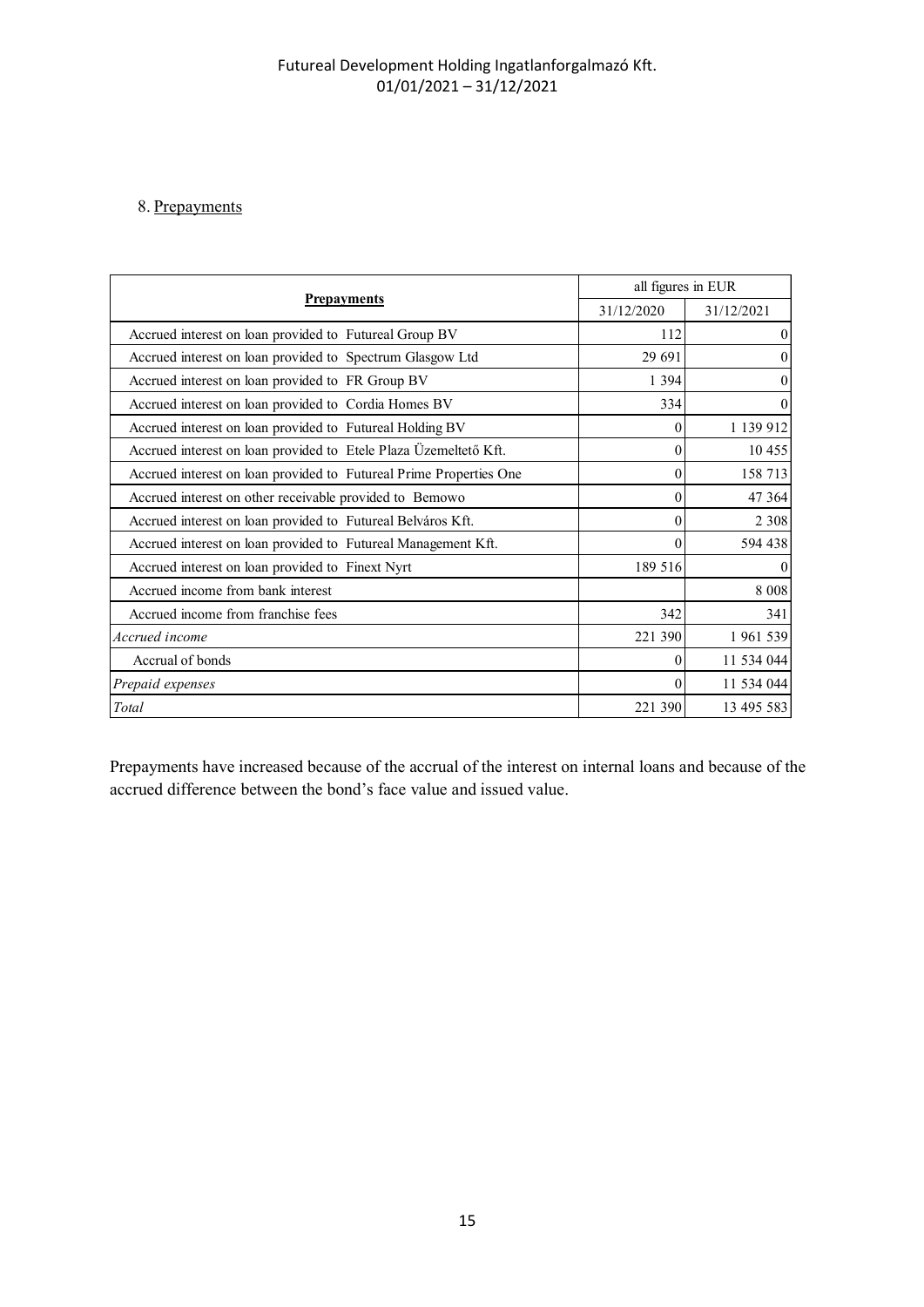# III. Notes to liabilities shown in the balance sheet in EUR

|                                                | Futureal Development Holding Ingatlanforgalmazó Kft.<br>$01/01/2021 - 31/12/2021$ |                    |                |                     |
|------------------------------------------------|-----------------------------------------------------------------------------------|--------------------|----------------|---------------------|
|                                                |                                                                                   |                    |                |                     |
|                                                | III. Notes to liabilities shown in the balance sheet in EUR                       |                    |                |                     |
|                                                |                                                                                   |                    |                |                     |
| 9. Equity                                      |                                                                                   |                    |                |                     |
|                                                |                                                                                   |                    |                |                     |
|                                                |                                                                                   | all figures in EUR |                |                     |
| <b>Equity</b>                                  | Opening                                                                           |                    |                | Closing balance     |
|                                                | balance as at<br>01/01/2021                                                       | Increase           | Decrease       | as at<br>31/12/2021 |
| Share capital                                  | 11 520 000                                                                        | $\overline{0}$     | $\overline{0}$ | 11 520 000          |
| Called-up share capital, not paid              | $\Omega$                                                                          | $\theta$           | $\Omega$       |                     |
|                                                | 85 894 072                                                                        | $\Omega$           | $\overline{0}$ | 85 894 072          |
| Capital reserve                                |                                                                                   |                    |                |                     |
| Retained earnings                              | 20 818 656                                                                        | 1 217 194          | $\Omega$       |                     |
| Non-distributable reserve                      | 0                                                                                 | 0                  | $\Omega$       | 22 035 850          |
|                                                | $\Omega$                                                                          | $\Omega$           | $\Omega$       |                     |
| Revaluation reserve<br>After-tax profit/(loss) | 1 217 194                                                                         | 5 939 253          | 1 217 194      | 4 287 695           |

## 10. Provisions

The Company did not make any provisions in the reporting year or the year preceding the reporting year.

## 11. Liabilities

| <b>Current liabilities</b>                                          |                  | all figures in EUR |                |
|---------------------------------------------------------------------|------------------|--------------------|----------------|
|                                                                     |                  | 31/12/2020         | 31/12/2021     |
| Domestic trade liabilities                                          |                  | 3 8 2 6            | 6 1 3 3        |
| Liabilities from supplies of goods and services (trade liabilities) |                  | 3 8 2 6            | 6 1 3 3        |
| Loan received from Futureal Real Estate Holding LTD                 |                  | 2 100 000          | $\overline{0}$ |
| Current liabilitios to related companies                            |                  | 2 100 000          | $\theta$       |
| Santander Bank negativ bank balance                                 |                  | $\theta$           | 109            |
| Liabilities to Bán Dénes - purchase price of Finext Nyrt            |                  | 986                | $\mathbf{0}$   |
| Other current liabilities                                           |                  | 986                | 109            |
| Total                                                               |                  | 2 104 812          | 6 2 4 2        |
|                                                                     |                  |                    |                |
|                                                                     |                  | all figures in EUR |                |
| <b>Long Term Liabilities</b>                                        | 31/12/2020       | 31/12/2021         |                |
| Debts on issue of bonds                                             | $\boldsymbol{0}$ | 306 097 561        |                |
| Total                                                               | $\mathbf{0}$     | 306 097 561        |                |

|                              | all figures in EUR |             |
|------------------------------|--------------------|-------------|
| <b>Long Term Liabilities</b> | 31/12/2020         | 31/12/2021  |
| Debts on issue of bonds      | 01                 | 306 097 561 |
| Total                        | $\overline{0}$     | 306 097 561 |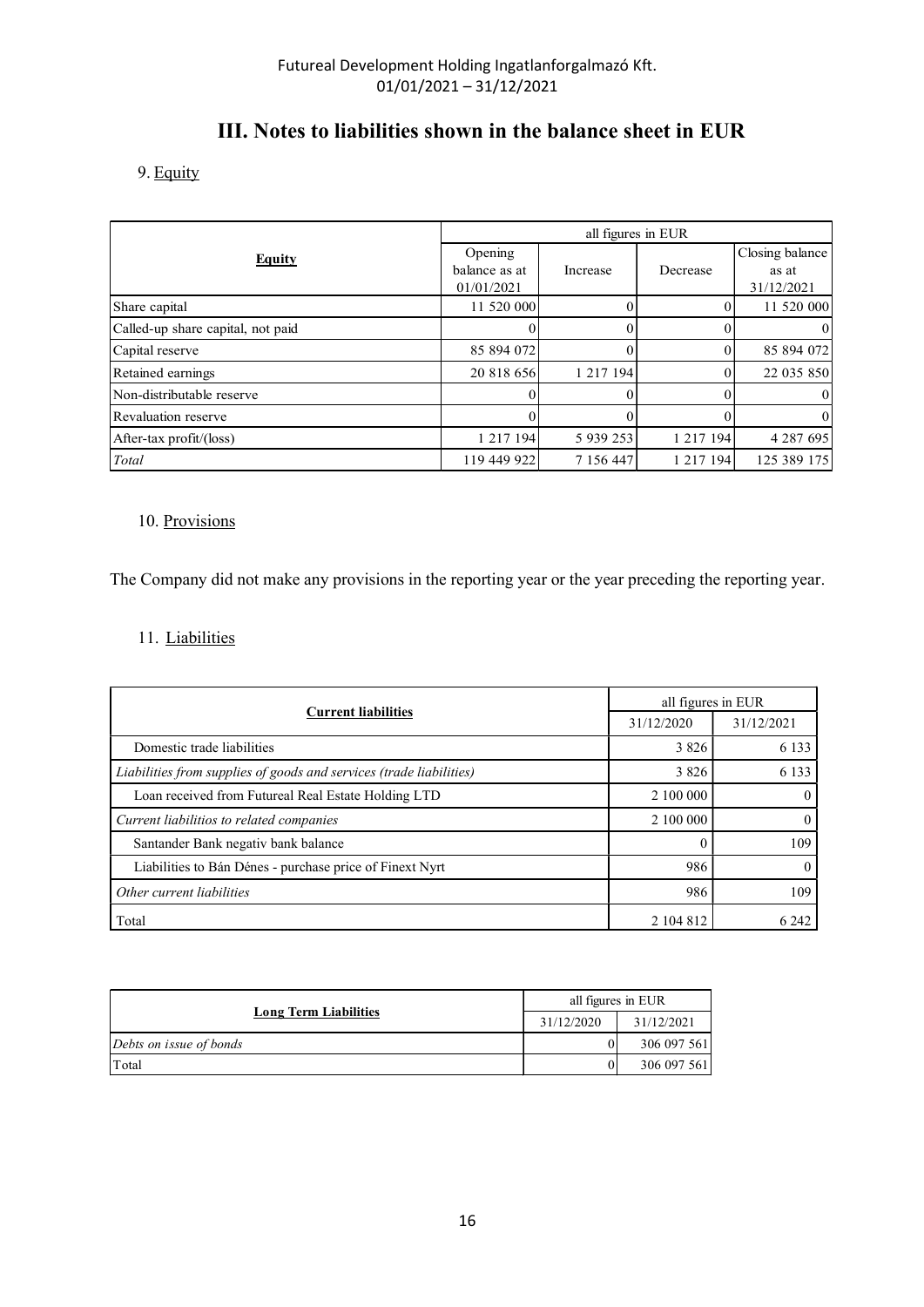In 2021, the Company has carried out a successful bond issue twice. The details of the bond issued on March 19 are provided in the following table:

| Name of security          | Futureal 2031/I bond   |
|---------------------------|------------------------|
| Auction date              | 19.03.2021             |
| Financial settlement date | 23.03.2021             |
| Maturity date             | 23.03.2023             |
| Face value                | 55 000 000 000         |
| Subscription value        | 57 320 000 000         |
| Type of interest          | Fix interest rate      |
| Coupon rate               | $4\%$                  |
| Interest payments date    | Every year at 23 March |

The repayment dates of the principal amount are as the followings:

| March 23, 2028 | HUF 5,5 billion  |
|----------------|------------------|
| March 23, 2029 | HUF 5,5 billion  |
| March 23, 2030 | HUF 5,5 billion  |
| March 23, 2031 | HUF 38,5 billion |

The Company has carried out a successful bond issue on 12 November 2021. The details of the bond are presented the following table:

| Name of security          | Futureal 2036/I bond |
|---------------------------|----------------------|
| Auction date              | 12.11.2021           |
| Financial settlement date | 16.11.2021           |
| Maturity date             | 16.11.2036           |
| Face value                | 33 700 000 000       |
| Subscription value        | 32 150 000 000       |
| Type of interest          | Fix interest rate    |
| Coupon rate               | 3,50%                |
| Interest payment date     | Every year at 16.11  |

The Company has carried out a successful bond issue on 13 December 2021. The details of the bond are shown in the following table:

| Name of security          | Futureal 2036/I bond |
|---------------------------|----------------------|
| Auction date              | 09.12.2021           |
| Financial settlement date | 13.12.2021           |
| Maturity date             | 16.11.2036           |
| Face value                | 24 250 000 000       |
| Subscription value        | 21 550 000 000       |
| Type of interest          | Fix interest rate    |
| Coupon rate               | 3,50%                |
| Interest payment date     | Every year at 16.11  |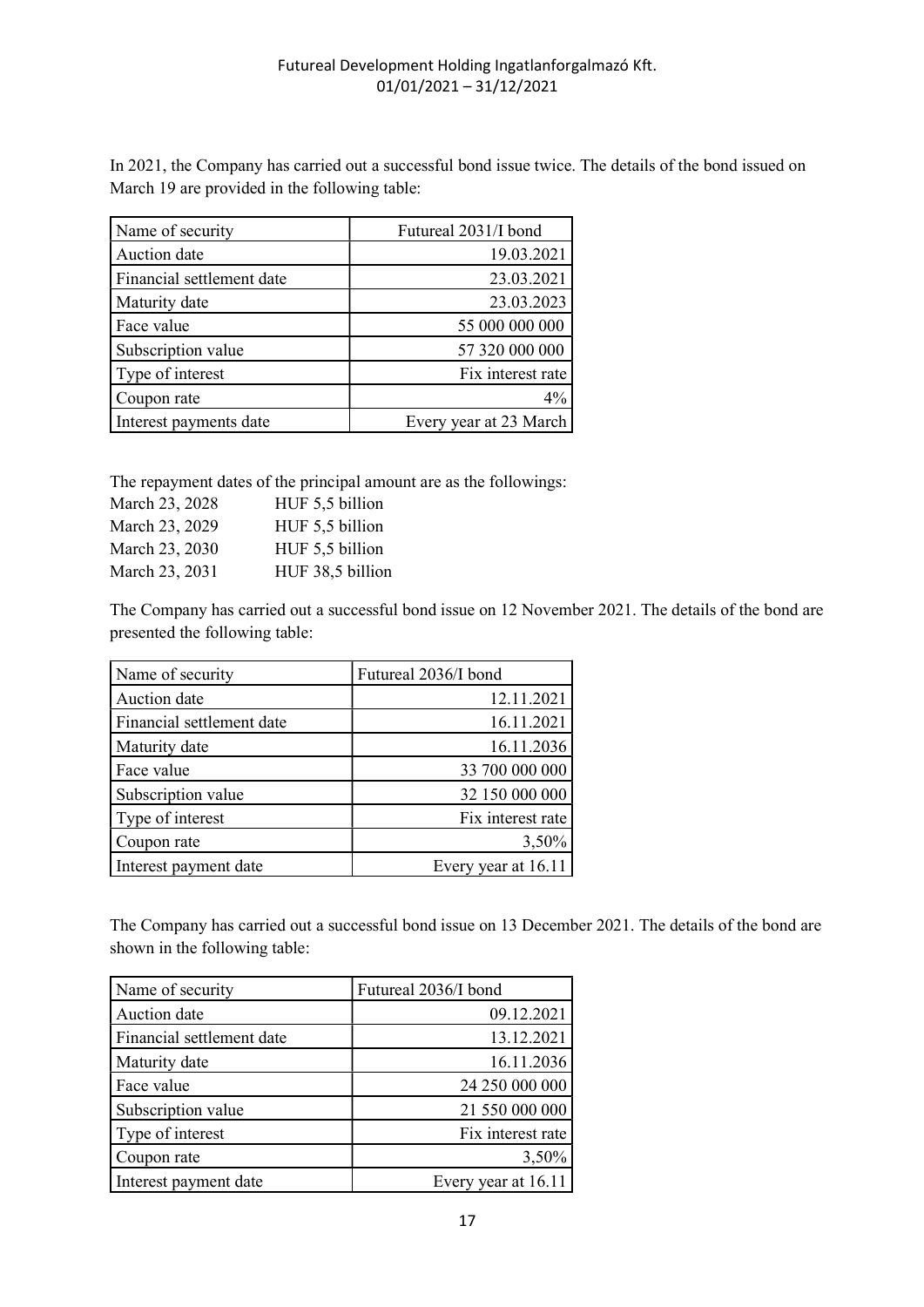The repayment dates of the principal amount are as the followings:

| November 16. 2029 | HUF 2,5 billion  |
|-------------------|------------------|
| November 16. 2030 | HUF 2,5 billion  |
| November 16, 2031 | HUF 2,5 billion  |
| November 16. 2032 | HUF 2,5 billion  |
| November 16. 2033 | HUF 2,5 billion  |
| November 16. 2034 | HUF 2,5 billion  |
| November 16. 2035 | HUF 2,5 billion  |
| November 16. 2036 | HUF 32,5 billion |

The Futureal 2031 bond issued by the Company on March 23 qualifies as a green bond. The group of companies has been used up the amount from the bond issue for the following projects.

| <b>Green Bond</b>                                                    | <b>ISIN</b>           | <b>Nominal (HUF)</b> | <b>Certification</b>    |
|----------------------------------------------------------------------|-----------------------|----------------------|-------------------------|
| <b>FUTUREAL 2031</b>                                                 | HU0000360268          | 55 000 000 000       |                         |
| The Eligible Green Assets Portfolio                                  |                       |                      |                         |
| <b>Budapest ONE Business Park Building "A"</b>                       | Operating<br>building | 400 000 000          | <b>BREEAM Very Good</b> |
| <b>Budapest ONE Business Park British Telecom</b><br><b>Building</b> | Under<br>construction | 6 500 000 000        | <b>BREEAM</b> Excellent |
| <b>Budapest ONE Business Park Vodafone Building</b>                  | Under<br>construction | 8 500 000 000        | <b>BREEAM</b> Excellent |
| Corvin Innovation Campus phase 1                                     | Under<br>construction | 7 500 000 000        | <b>BREEAM Excellent</b> |
| Corvin Innovation Campus phase 2                                     | Under<br>construction | 4 500 000 000        | <b>BREEAM Excellent</b> |
| Etele Plaza Shopping Centre                                          | Operating<br>building | 27 600 000 000       | <b>BREEAM Very Good</b> |
| Summary                                                              |                       | 55 000 000 000       |                         |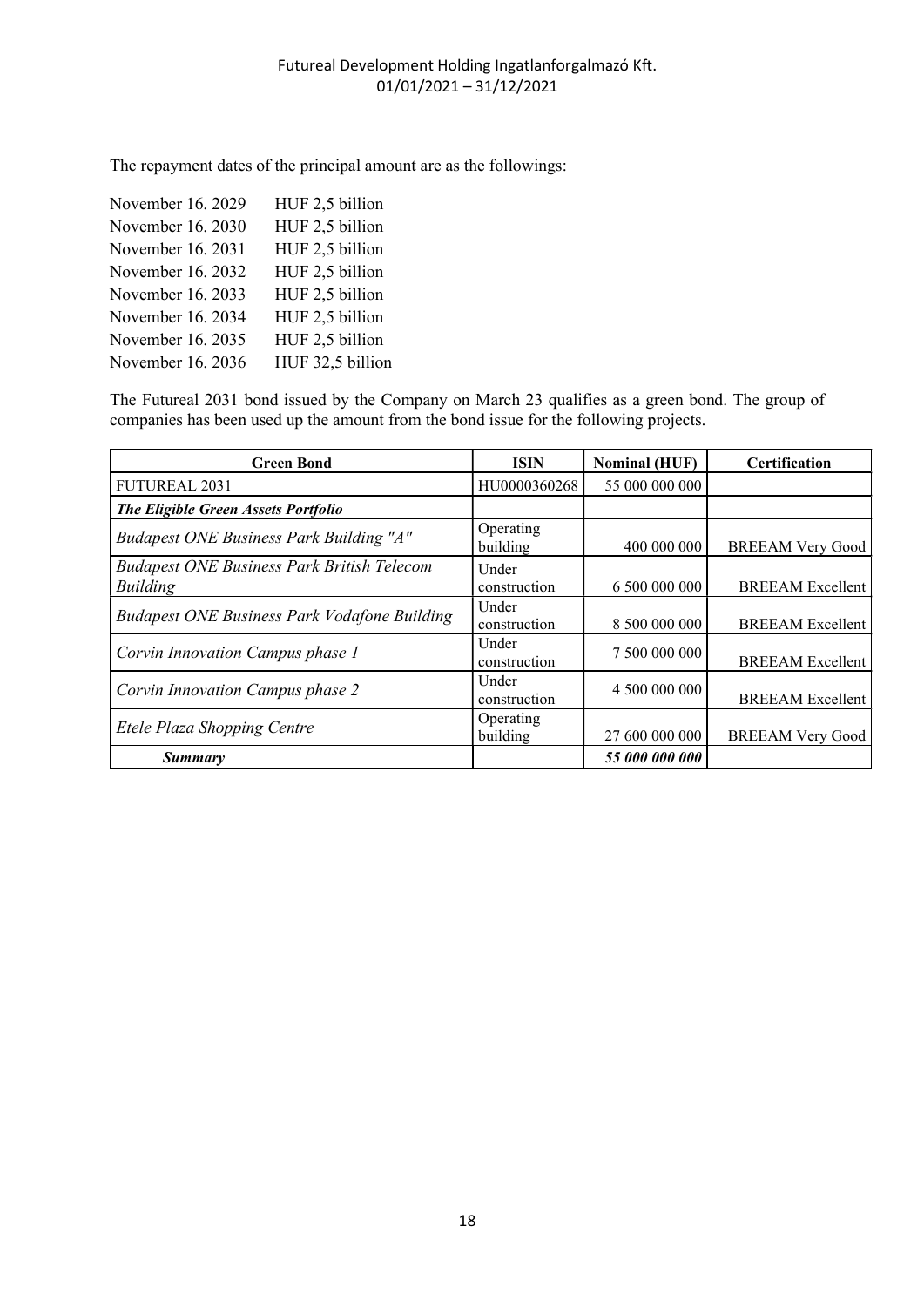During the 2021 bond issues, Futureal Development Holding Ltd. undertook a covenant to investors according to which the ratio of bond debt to consolidated capital in the guarantor company does not exceed 1.00 values based on the latest audited financial statements. At the time of the publication of this report, the numerical deduction of this covenant is shown below (based on the audited consolidated accounts of Futureal Holding B.V. as guarantor for 2020). Data for 2021 are not yet available from the guarantor.

| In $EUR$                                                                                                                                                                                            | 31.12.2021. |
|-----------------------------------------------------------------------------------------------------------------------------------------------------------------------------------------------------|-------------|
| <b>Consolidated Equity</b>                                                                                                                                                                          | 378 179 181 |
|                                                                                                                                                                                                     |             |
| In $EUR$                                                                                                                                                                                            | 31.12.2021  |
| Bonds (non-current)                                                                                                                                                                                 | 0           |
| Bonds (current)                                                                                                                                                                                     | $\theta$    |
| <b>Issuer Bonds and Other Borrowings</b>                                                                                                                                                            | $\bf{0}$    |
| Cash and cash equivalents                                                                                                                                                                           | 56 963 336  |
| <b>Total Net Issuer Bonds and Other Borrowings</b>                                                                                                                                                  | -56 963 336 |
| <b>Bond Debt to Equity Undertaking</b>                                                                                                                                                              | $-0,15$     |
| At 31 December 2020 the rate of the liabilities from bond issue and the<br>consolidated equity is -0,15 which is adequate to a value of less than 1 which has<br>been undertaken at the bond issue. |             |
| Maximum amount of potential shareholders'<br>distribution                                                                                                                                           | 435 142 517 |

According to the Information Memorandum of the Bond Issue the maximum payable value for the shareholders is 435,142,517 EUR until the next consolidated financial statements.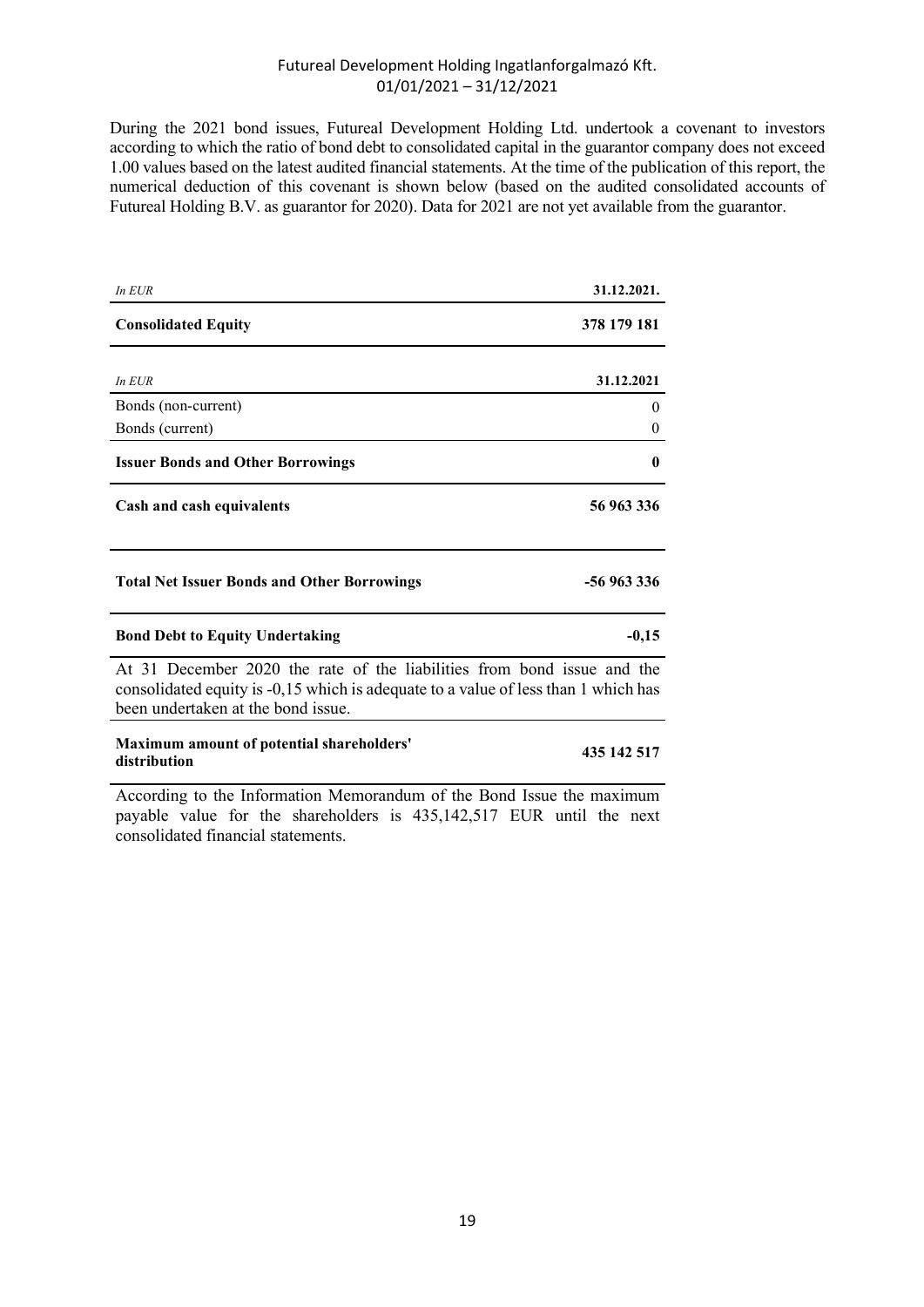## 12. Accruals

| 12. Accruals                                             |                                       |            |
|----------------------------------------------------------|---------------------------------------|------------|
|                                                          | all figures in EUR<br><b>Accruals</b> |            |
|                                                          | 31/12/2020                            | 31/12/2021 |
| Ftureal New Times interest overpayment                   | $\boldsymbol{0}$                      | 219        |
|                                                          |                                       | 219        |
| Accrued incomes                                          |                                       |            |
| Bond fees                                                | $\mathbf{0}$                          | 175 758    |
| Audit fees                                               | 6 2 9 9                               | 6 7 7 5    |
| Bond interest payable                                    | $\boldsymbol{0}$                      | 11 136 385 |
| Interest on loan payable to Futureal Real Estate Holding |                                       | $\Omega$   |
| Banking expenses                                         | 1 5 2 8                               | 5 6 3 6    |
| Accrued expenses                                         | 3 4 4 3 1 6 0                         | 11 324 554 |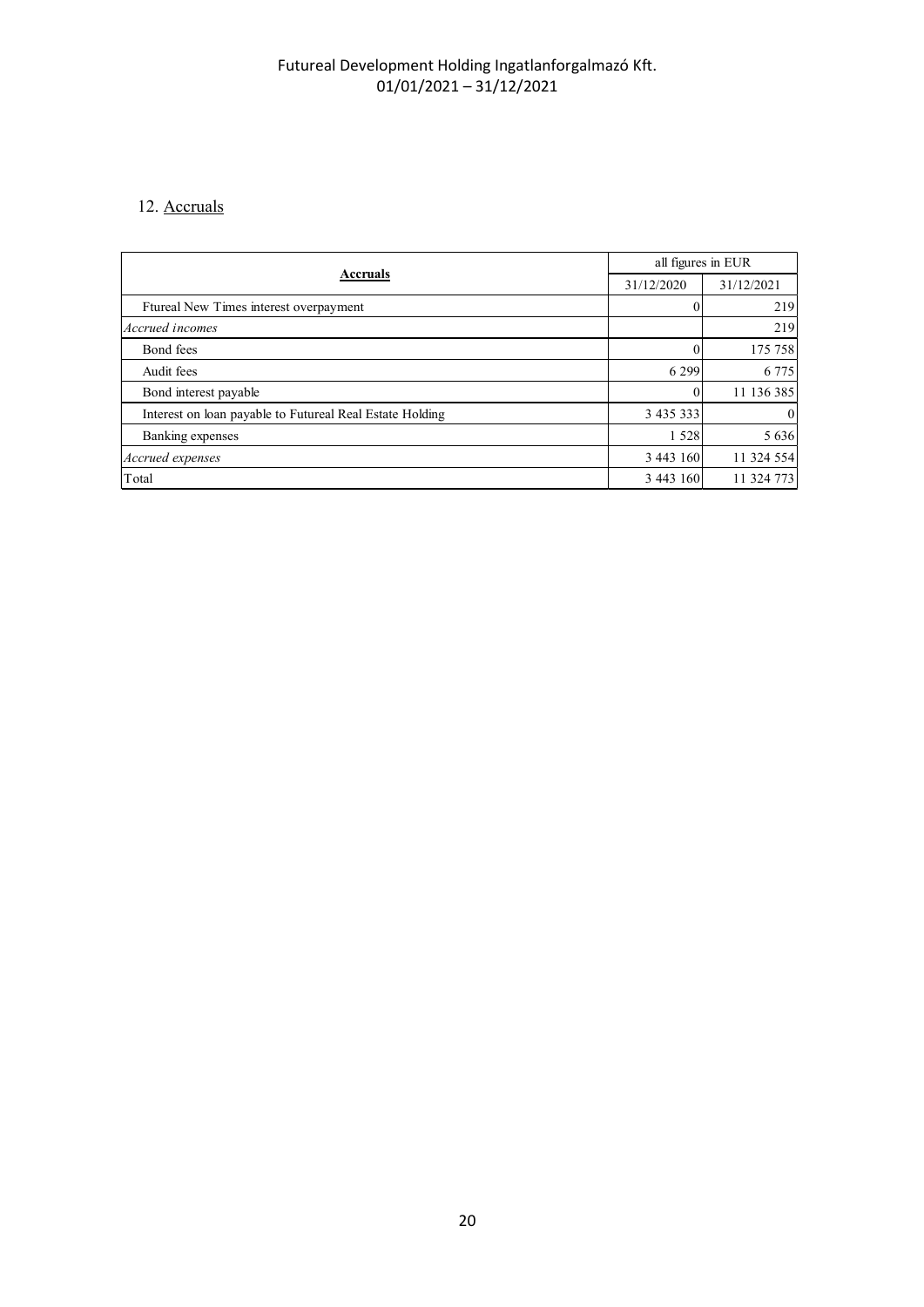# IV. Notes on the profit and loss account in EUR

## 1. Net sales revenues

|                           | Futureal Development Holding Ingatlanforgalmazó Kft. |                       |
|---------------------------|------------------------------------------------------|-----------------------|
|                           | $01/01/2021 - 31/12/2021$                            |                       |
|                           |                                                      |                       |
|                           |                                                      |                       |
|                           | IV. Notes on the profit and loss account in EUR      |                       |
|                           |                                                      |                       |
| 1. Net sales revenues     |                                                      |                       |
|                           |                                                      |                       |
|                           |                                                      |                       |
| <b>Net sales revenues</b> |                                                      | all figures in EUR    |
| Income from franchis fees | 01/01/2020-31/12/2020<br>194                         | 01/01/2021-31/12/2021 |
| Net sales revenues        | 194                                                  | 343<br>343            |

## 2. Other income

| $U_1 U_2 U_2 U_1 - 31 / 12 / 2021$                         |                                                 |                                   |
|------------------------------------------------------------|-------------------------------------------------|-----------------------------------|
|                                                            | IV. Notes on the profit and loss account in EUR |                                   |
| 1. Net sales revenues                                      |                                                 |                                   |
|                                                            |                                                 |                                   |
|                                                            | all figures in EUR                              |                                   |
| <b>Net sales revenues</b>                                  | 01/01/2020-31/12/2020                           | 01/01/2021-31/12/2021             |
|                                                            |                                                 | 343                               |
|                                                            |                                                 |                                   |
| Income from franchis fees                                  | 194                                             |                                   |
| Net sales revenues<br>Total<br>2. Other income             | 194<br>194                                      | 343<br>343                        |
|                                                            |                                                 |                                   |
| Other income                                               |                                                 | all figures in EUR                |
|                                                            | 01/01/2020-31/12/2020                           | 01/01/2021-31/12/2021<br>$\Omega$ |
| Impairment reversed                                        | 5 572 623                                       | 92<br>8                           |
| Income from rounding differences<br>Corporation tax credit | 3 0 5 1                                         | 740                               |
| Miscellanious other incomes                                | 63                                              | $\overline{0}$                    |

## 3. Material expenses

|                                                            |                       | all figures in EUR                                                   |  |  |  |
|------------------------------------------------------------|-----------------------|----------------------------------------------------------------------|--|--|--|
| Other income                                               | 01/01/2020-31/12/2020 | 01/01/2021-31/12/2021                                                |  |  |  |
| Impairment reversed                                        | 5 572 623             | $\theta$                                                             |  |  |  |
| Income from rounding differences                           | $\vert 8 \vert$       | 92                                                                   |  |  |  |
| Corporation tax credit                                     | 3 0 5 1               | 740                                                                  |  |  |  |
| Miscellanious other incomes                                | 63                    | $\mathbf{0}$                                                         |  |  |  |
| Total                                                      | 5 5 7 5 7 4 6         | 832                                                                  |  |  |  |
| 3. Material expenses                                       |                       |                                                                      |  |  |  |
| <b>Material expenses</b>                                   |                       | all figures in EUR<br>01/01/2020-31/12/2020<br>01/01/2021-31/12/2021 |  |  |  |
| Law fees                                                   | $\boldsymbol{0}$      | 48                                                                   |  |  |  |
| Bookkeeping fees                                           | 3 0 6 5               | 3 3 6 5                                                              |  |  |  |
| Audit fees                                                 | 27 388                | 10 423                                                               |  |  |  |
| Expenses pertaining to company foundation and modification | 548                   | 101                                                                  |  |  |  |
|                                                            | $\boldsymbol{0}$      | 520 443                                                              |  |  |  |
| Bond fees                                                  |                       | 5 3 3 6                                                              |  |  |  |
| Membership fees                                            | 3 8 4 8               |                                                                      |  |  |  |
| Costs of other services                                    | 1 3 5 0               | 161                                                                  |  |  |  |
| Services received                                          | 36 198                | 539 877                                                              |  |  |  |
| Bank expenses                                              | 14 077                | 11 523                                                               |  |  |  |
| Insurance premiums                                         | 4 2 8 6               | $\Omega$                                                             |  |  |  |
| Duties                                                     | 214                   | $\Omega$                                                             |  |  |  |
| Other services                                             | 18 577                | 11 523                                                               |  |  |  |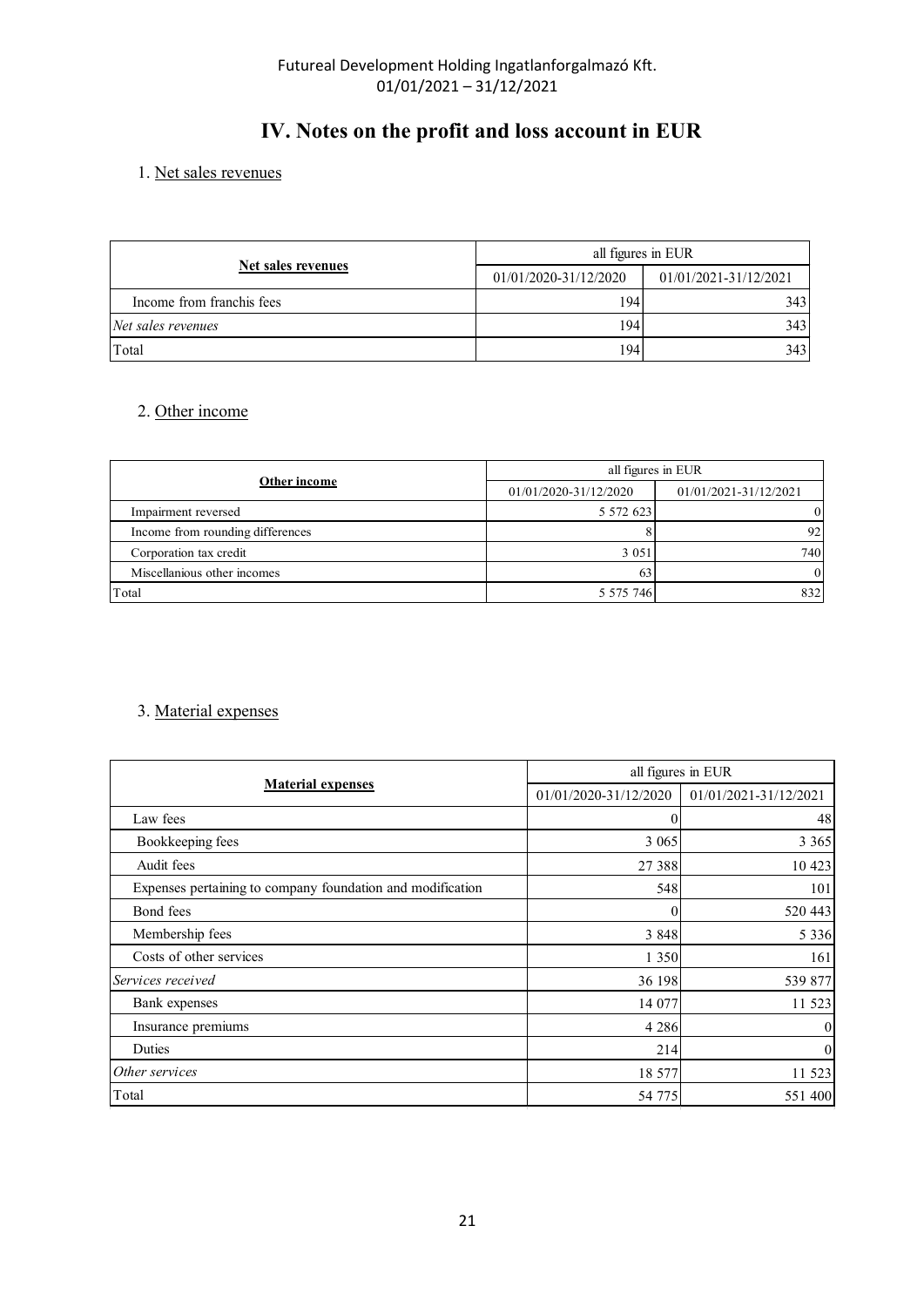## 4. Depreciation

| Futureal Development Holding Ingatlanforgalmazó Kft. |                       |                                |
|------------------------------------------------------|-----------------------|--------------------------------|
| $01/01/2021 - 31/12/2021$                            |                       |                                |
| 4. Depreciation                                      |                       |                                |
|                                                      |                       |                                |
|                                                      |                       |                                |
|                                                      | all figures in EUR    |                                |
| <b>Depreciation</b>                                  | 01/01/2020-31/12/2020 | $01/01/2021\mbox{-}31/12/2021$ |
| Depreciation of intangible property rights           | 386                   | 721                            |
| Total                                                | 386                   | 721                            |
|                                                      |                       |                                |
| 5. Other expenses                                    |                       |                                |

## 5. Other expenses

# 6. Income from financial transaction

| Expense from rounding differences                                                                                                            | 5 <sup>1</sup>        | $\overline{3}$        |
|----------------------------------------------------------------------------------------------------------------------------------------------|-----------------------|-----------------------|
| Derecognition of time-barred receivables                                                                                                     | 1 1 1 2               | $\Omega$              |
| Recognition of impairment on loans                                                                                                           | 2 605                 | $\Omega$              |
| Given subsidy because of the Covid-19                                                                                                        | 471 065               | $\Omega$              |
| VAT (non-deductable)                                                                                                                         | $\Omega$              | 5 4 3 4               |
| Impairment for Futureal Belváros loan                                                                                                        | $\Omega$              | 15 087                |
| Donation                                                                                                                                     | $\Omega$              | 542                   |
| Total                                                                                                                                        | 474 787               | 21 066                |
| According to the Management opinion further impairment on the long-term receivable is not necessary.<br>6. Income from financial transaction |                       |                       |
|                                                                                                                                              | all figures in EUR    |                       |
| Income from financial transaction                                                                                                            | 01/01/2020-31/12/2020 | 01/01/2021-31/12/2021 |
| Dividend                                                                                                                                     | 15 775                | 15 696 360            |
| Dividends and profit sharing (recieved or due)                                                                                               | 15 775                | 15 696 360            |
| Gain from the disposal of participating interests                                                                                            | 16 159                |                       |
| Income and exchange gains from participating interests                                                                                       | 16 159                |                       |
| Interest recieved on long-trem IC loan                                                                                                       | 552 307               | 2 061 195             |
| Income and exchange gains from non-current financial assets<br>(securities, loans)                                                           | 552 307               | 2 061 195             |
| Bankinterest                                                                                                                                 |                       | 8 0 1 3               |
| Interest recieved on short-trem IC loan                                                                                                      | 204 437               | 668 749               |
| Other interest and similar income received (due)                                                                                             | 204 437               | 676 762               |
|                                                                                                                                              |                       |                       |
| Unrealized exchange gain                                                                                                                     | 1 281 004             |                       |
| Realized exchange gain                                                                                                                       | 4 233 922             | 3 774 392             |
| Income from sale of bonds                                                                                                                    |                       |                       |
| Other last year IC interest                                                                                                                  |                       | $-1841$               |
| Other income from financial transactions                                                                                                     | 5 5 1 4 9 2 6         | 3 772 551             |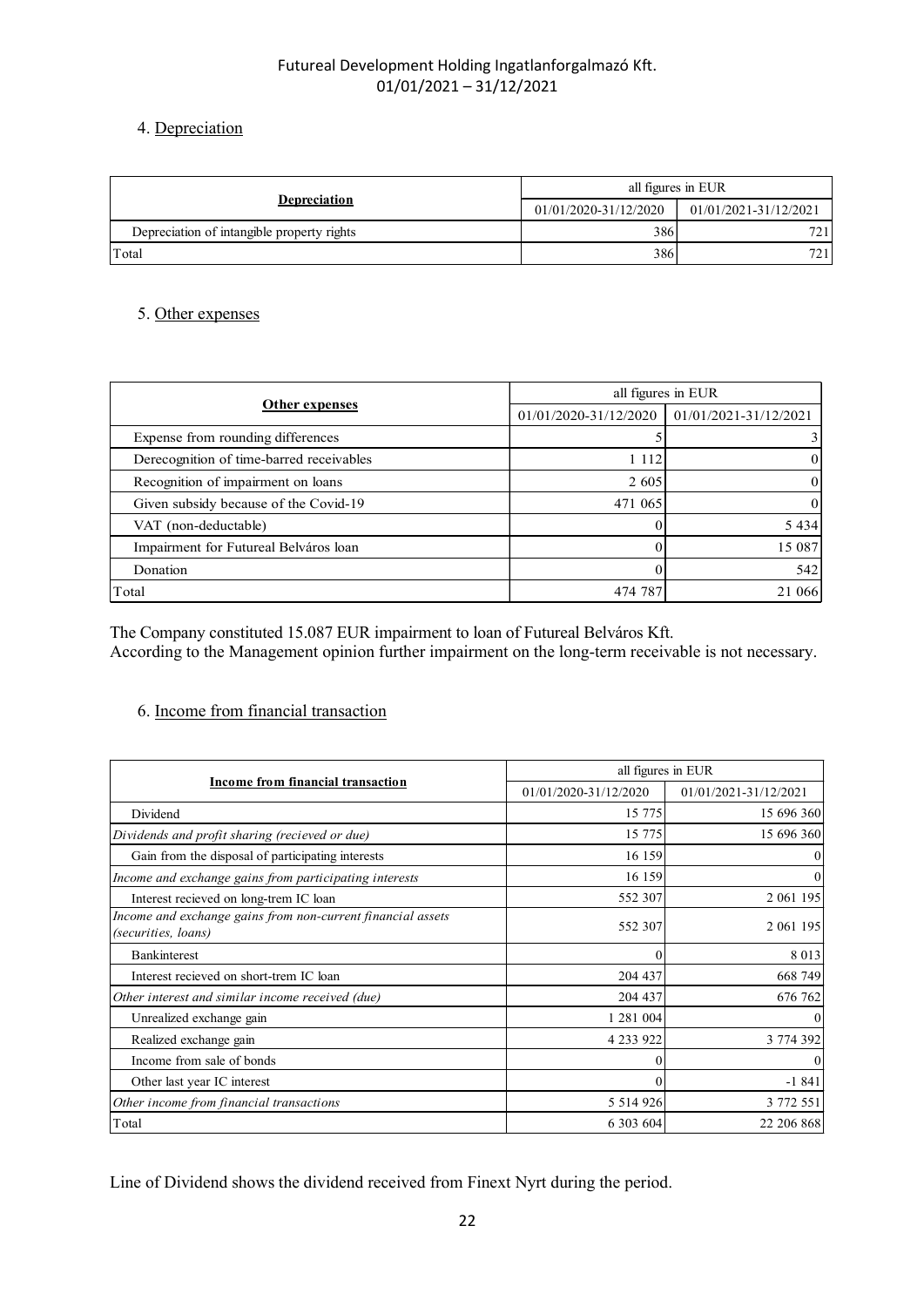## 7. Expenses of financial transactions

| Futureal Development Holding Ingatlanforgalmazó Kft.<br>$01/01/2021 - 31/12/2021$<br>7. Expenses of financial transactions<br>all figures in EUR<br><b>Expenses of financial transactions</b><br>01/01/2020-31/12/2020<br>01/01/2021-31/12/2021<br>Loss on disposal of participating interest<br>11 908<br>2655<br>11 908<br>2 6 5 5<br>361 740<br>4 9 5 4 4 4 4 5<br>Impairment on participating interest in Futureal Belváros Kft.<br>2 4 4 0<br>11 117<br>Impairment on participating interest in Futureal New Times Kft.<br>1 2 2 4<br>Impairment on participating interest in Corvin Innoservice<br>3 174 212<br>Impairment on participating interest in BP1 Második Ütem<br>2 1 5 0<br>Impairment on participating interest in Finext Partners One<br>6 3 6 1<br>Impairment on participating interest in Finext Partners Two<br>6 0 4 4<br>Impairment on participating interest in Finext Partners Three<br>5 8 6 4<br>Impairment on participating interest in Finext Innovációs Központ<br>134 199<br>Impairment on participating interest in Finext Inkubátorház<br>2 200 233<br>Impairment on participating interest in Etele Plaza Üzemeltető<br>$\mathfrak{z}$<br>Impairment on participating interest in Futureal Prime Properties Five<br>5 5 1 0<br>Impairment on participating interest in Futureal Prime Properties Two<br>500 553<br>Impairment on participating interest in Finext Nyrt<br>10 095 557<br>$-2020472$<br>3 996 678<br>10 128 317<br>Unrealized exchange loss<br>5 683 751<br>161 300<br>Realized exchange loss<br>414 579<br>5 683 751<br>575 879<br>10 054 077<br>15 662 297 |                                                                |  |
|---------------------------------------------------------------------------------------------------------------------------------------------------------------------------------------------------------------------------------------------------------------------------------------------------------------------------------------------------------------------------------------------------------------------------------------------------------------------------------------------------------------------------------------------------------------------------------------------------------------------------------------------------------------------------------------------------------------------------------------------------------------------------------------------------------------------------------------------------------------------------------------------------------------------------------------------------------------------------------------------------------------------------------------------------------------------------------------------------------------------------------------------------------------------------------------------------------------------------------------------------------------------------------------------------------------------------------------------------------------------------------------------------------------------------------------------------------------------------------------------------------------------------------------------------------------------------------------------------------------|----------------------------------------------------------------|--|
| Interest payable (paid) and similar expenses<br>Impairment on participating interests, securities, long-term loans, and<br>bank deposits<br>Other expenses of financial transactions                                                                                                                                                                                                                                                                                                                                                                                                                                                                                                                                                                                                                                                                                                                                                                                                                                                                                                                                                                                                                                                                                                                                                                                                                                                                                                                                                                                                                          |                                                                |  |
|                                                                                                                                                                                                                                                                                                                                                                                                                                                                                                                                                                                                                                                                                                                                                                                                                                                                                                                                                                                                                                                                                                                                                                                                                                                                                                                                                                                                                                                                                                                                                                                                               |                                                                |  |
|                                                                                                                                                                                                                                                                                                                                                                                                                                                                                                                                                                                                                                                                                                                                                                                                                                                                                                                                                                                                                                                                                                                                                                                                                                                                                                                                                                                                                                                                                                                                                                                                               |                                                                |  |
|                                                                                                                                                                                                                                                                                                                                                                                                                                                                                                                                                                                                                                                                                                                                                                                                                                                                                                                                                                                                                                                                                                                                                                                                                                                                                                                                                                                                                                                                                                                                                                                                               |                                                                |  |
|                                                                                                                                                                                                                                                                                                                                                                                                                                                                                                                                                                                                                                                                                                                                                                                                                                                                                                                                                                                                                                                                                                                                                                                                                                                                                                                                                                                                                                                                                                                                                                                                               |                                                                |  |
|                                                                                                                                                                                                                                                                                                                                                                                                                                                                                                                                                                                                                                                                                                                                                                                                                                                                                                                                                                                                                                                                                                                                                                                                                                                                                                                                                                                                                                                                                                                                                                                                               |                                                                |  |
|                                                                                                                                                                                                                                                                                                                                                                                                                                                                                                                                                                                                                                                                                                                                                                                                                                                                                                                                                                                                                                                                                                                                                                                                                                                                                                                                                                                                                                                                                                                                                                                                               |                                                                |  |
|                                                                                                                                                                                                                                                                                                                                                                                                                                                                                                                                                                                                                                                                                                                                                                                                                                                                                                                                                                                                                                                                                                                                                                                                                                                                                                                                                                                                                                                                                                                                                                                                               |                                                                |  |
|                                                                                                                                                                                                                                                                                                                                                                                                                                                                                                                                                                                                                                                                                                                                                                                                                                                                                                                                                                                                                                                                                                                                                                                                                                                                                                                                                                                                                                                                                                                                                                                                               |                                                                |  |
|                                                                                                                                                                                                                                                                                                                                                                                                                                                                                                                                                                                                                                                                                                                                                                                                                                                                                                                                                                                                                                                                                                                                                                                                                                                                                                                                                                                                                                                                                                                                                                                                               |                                                                |  |
|                                                                                                                                                                                                                                                                                                                                                                                                                                                                                                                                                                                                                                                                                                                                                                                                                                                                                                                                                                                                                                                                                                                                                                                                                                                                                                                                                                                                                                                                                                                                                                                                               |                                                                |  |
|                                                                                                                                                                                                                                                                                                                                                                                                                                                                                                                                                                                                                                                                                                                                                                                                                                                                                                                                                                                                                                                                                                                                                                                                                                                                                                                                                                                                                                                                                                                                                                                                               | Expenses and exchange losses from non-current financial assets |  |
|                                                                                                                                                                                                                                                                                                                                                                                                                                                                                                                                                                                                                                                                                                                                                                                                                                                                                                                                                                                                                                                                                                                                                                                                                                                                                                                                                                                                                                                                                                                                                                                                               | (securities, loans)                                            |  |
|                                                                                                                                                                                                                                                                                                                                                                                                                                                                                                                                                                                                                                                                                                                                                                                                                                                                                                                                                                                                                                                                                                                                                                                                                                                                                                                                                                                                                                                                                                                                                                                                               |                                                                |  |
|                                                                                                                                                                                                                                                                                                                                                                                                                                                                                                                                                                                                                                                                                                                                                                                                                                                                                                                                                                                                                                                                                                                                                                                                                                                                                                                                                                                                                                                                                                                                                                                                               |                                                                |  |
|                                                                                                                                                                                                                                                                                                                                                                                                                                                                                                                                                                                                                                                                                                                                                                                                                                                                                                                                                                                                                                                                                                                                                                                                                                                                                                                                                                                                                                                                                                                                                                                                               |                                                                |  |
|                                                                                                                                                                                                                                                                                                                                                                                                                                                                                                                                                                                                                                                                                                                                                                                                                                                                                                                                                                                                                                                                                                                                                                                                                                                                                                                                                                                                                                                                                                                                                                                                               |                                                                |  |
|                                                                                                                                                                                                                                                                                                                                                                                                                                                                                                                                                                                                                                                                                                                                                                                                                                                                                                                                                                                                                                                                                                                                                                                                                                                                                                                                                                                                                                                                                                                                                                                                               |                                                                |  |
|                                                                                                                                                                                                                                                                                                                                                                                                                                                                                                                                                                                                                                                                                                                                                                                                                                                                                                                                                                                                                                                                                                                                                                                                                                                                                                                                                                                                                                                                                                                                                                                                               |                                                                |  |
|                                                                                                                                                                                                                                                                                                                                                                                                                                                                                                                                                                                                                                                                                                                                                                                                                                                                                                                                                                                                                                                                                                                                                                                                                                                                                                                                                                                                                                                                                                                                                                                                               |                                                                |  |
|                                                                                                                                                                                                                                                                                                                                                                                                                                                                                                                                                                                                                                                                                                                                                                                                                                                                                                                                                                                                                                                                                                                                                                                                                                                                                                                                                                                                                                                                                                                                                                                                               |                                                                |  |
|                                                                                                                                                                                                                                                                                                                                                                                                                                                                                                                                                                                                                                                                                                                                                                                                                                                                                                                                                                                                                                                                                                                                                                                                                                                                                                                                                                                                                                                                                                                                                                                                               |                                                                |  |
|                                                                                                                                                                                                                                                                                                                                                                                                                                                                                                                                                                                                                                                                                                                                                                                                                                                                                                                                                                                                                                                                                                                                                                                                                                                                                                                                                                                                                                                                                                                                                                                                               |                                                                |  |
|                                                                                                                                                                                                                                                                                                                                                                                                                                                                                                                                                                                                                                                                                                                                                                                                                                                                                                                                                                                                                                                                                                                                                                                                                                                                                                                                                                                                                                                                                                                                                                                                               |                                                                |  |
|                                                                                                                                                                                                                                                                                                                                                                                                                                                                                                                                                                                                                                                                                                                                                                                                                                                                                                                                                                                                                                                                                                                                                                                                                                                                                                                                                                                                                                                                                                                                                                                                               |                                                                |  |
|                                                                                                                                                                                                                                                                                                                                                                                                                                                                                                                                                                                                                                                                                                                                                                                                                                                                                                                                                                                                                                                                                                                                                                                                                                                                                                                                                                                                                                                                                                                                                                                                               |                                                                |  |
|                                                                                                                                                                                                                                                                                                                                                                                                                                                                                                                                                                                                                                                                                                                                                                                                                                                                                                                                                                                                                                                                                                                                                                                                                                                                                                                                                                                                                                                                                                                                                                                                               |                                                                |  |
|                                                                                                                                                                                                                                                                                                                                                                                                                                                                                                                                                                                                                                                                                                                                                                                                                                                                                                                                                                                                                                                                                                                                                                                                                                                                                                                                                                                                                                                                                                                                                                                                               |                                                                |  |
|                                                                                                                                                                                                                                                                                                                                                                                                                                                                                                                                                                                                                                                                                                                                                                                                                                                                                                                                                                                                                                                                                                                                                                                                                                                                                                                                                                                                                                                                                                                                                                                                               |                                                                |  |
|                                                                                                                                                                                                                                                                                                                                                                                                                                                                                                                                                                                                                                                                                                                                                                                                                                                                                                                                                                                                                                                                                                                                                                                                                                                                                                                                                                                                                                                                                                                                                                                                               |                                                                |  |
|                                                                                                                                                                                                                                                                                                                                                                                                                                                                                                                                                                                                                                                                                                                                                                                                                                                                                                                                                                                                                                                                                                                                                                                                                                                                                                                                                                                                                                                                                                                                                                                                               | Total                                                          |  |
|                                                                                                                                                                                                                                                                                                                                                                                                                                                                                                                                                                                                                                                                                                                                                                                                                                                                                                                                                                                                                                                                                                                                                                                                                                                                                                                                                                                                                                                                                                                                                                                                               |                                                                |  |
|                                                                                                                                                                                                                                                                                                                                                                                                                                                                                                                                                                                                                                                                                                                                                                                                                                                                                                                                                                                                                                                                                                                                                                                                                                                                                                                                                                                                                                                                                                                                                                                                               |                                                                |  |
| According to the Management opinion further impairment on investments in subsidiaries is not necessary.                                                                                                                                                                                                                                                                                                                                                                                                                                                                                                                                                                                                                                                                                                                                                                                                                                                                                                                                                                                                                                                                                                                                                                                                                                                                                                                                                                                                                                                                                                       |                                                                |  |
|                                                                                                                                                                                                                                                                                                                                                                                                                                                                                                                                                                                                                                                                                                                                                                                                                                                                                                                                                                                                                                                                                                                                                                                                                                                                                                                                                                                                                                                                                                                                                                                                               |                                                                |  |
|                                                                                                                                                                                                                                                                                                                                                                                                                                                                                                                                                                                                                                                                                                                                                                                                                                                                                                                                                                                                                                                                                                                                                                                                                                                                                                                                                                                                                                                                                                                                                                                                               | 8. Profit (loss) after tax                                     |  |
|                                                                                                                                                                                                                                                                                                                                                                                                                                                                                                                                                                                                                                                                                                                                                                                                                                                                                                                                                                                                                                                                                                                                                                                                                                                                                                                                                                                                                                                                                                                                                                                                               |                                                                |  |
|                                                                                                                                                                                                                                                                                                                                                                                                                                                                                                                                                                                                                                                                                                                                                                                                                                                                                                                                                                                                                                                                                                                                                                                                                                                                                                                                                                                                                                                                                                                                                                                                               |                                                                |  |
|                                                                                                                                                                                                                                                                                                                                                                                                                                                                                                                                                                                                                                                                                                                                                                                                                                                                                                                                                                                                                                                                                                                                                                                                                                                                                                                                                                                                                                                                                                                                                                                                               |                                                                |  |
|                                                                                                                                                                                                                                                                                                                                                                                                                                                                                                                                                                                                                                                                                                                                                                                                                                                                                                                                                                                                                                                                                                                                                                                                                                                                                                                                                                                                                                                                                                                                                                                                               |                                                                |  |
|                                                                                                                                                                                                                                                                                                                                                                                                                                                                                                                                                                                                                                                                                                                                                                                                                                                                                                                                                                                                                                                                                                                                                                                                                                                                                                                                                                                                                                                                                                                                                                                                               | Profit (loss) after tax                                        |  |
| all figures in EUR                                                                                                                                                                                                                                                                                                                                                                                                                                                                                                                                                                                                                                                                                                                                                                                                                                                                                                                                                                                                                                                                                                                                                                                                                                                                                                                                                                                                                                                                                                                                                                                            |                                                                |  |
| 01/01/2020-31/12/2020<br>01/01/2021-31/12/2021                                                                                                                                                                                                                                                                                                                                                                                                                                                                                                                                                                                                                                                                                                                                                                                                                                                                                                                                                                                                                                                                                                                                                                                                                                                                                                                                                                                                                                                                                                                                                                |                                                                |  |

## 8. Profit (loss) after tax

|                                | all figures in EUR     |                       |  |
|--------------------------------|------------------------|-----------------------|--|
| <b>Profit (loss) after tax</b> | 01/01/2020-31/12/2020  | 01/01/2021-31/12/2021 |  |
| Total                          | 193<br>217<br>$\sim$ 1 | 5 939 253             |  |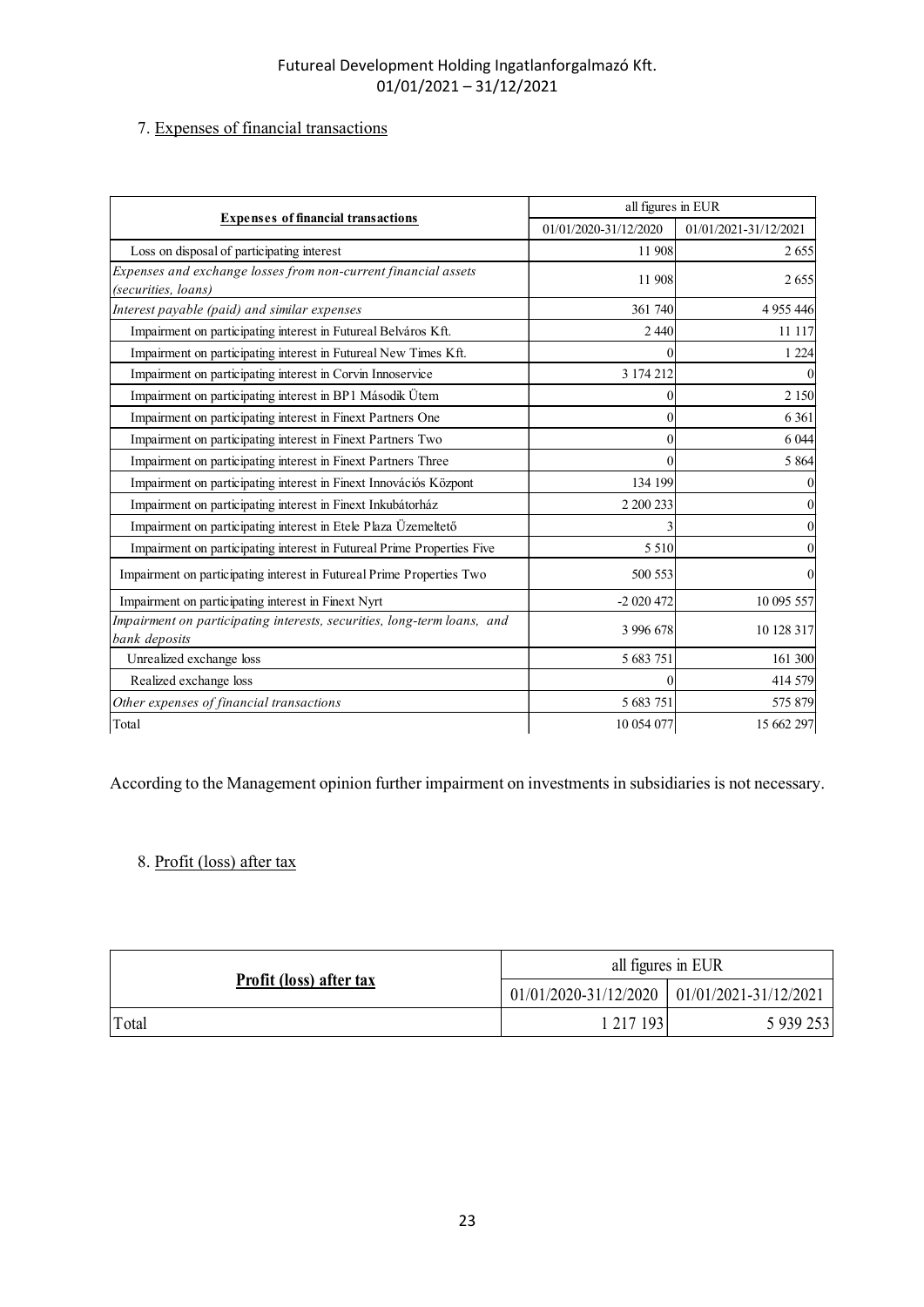## 9. Corporate income tax

| Futureal Development Holding Ingatlanforgalmazó Kft.                                                                                                                      |                             |                             |                              |                           |
|---------------------------------------------------------------------------------------------------------------------------------------------------------------------------|-----------------------------|-----------------------------|------------------------------|---------------------------|
| $01/01/2021 - 31/12/2021$                                                                                                                                                 |                             |                             |                              |                           |
|                                                                                                                                                                           |                             |                             |                              |                           |
| 9. Corporate income tax                                                                                                                                                   |                             |                             |                              |                           |
|                                                                                                                                                                           |                             |                             |                              |                           |
|                                                                                                                                                                           |                             |                             |                              |                           |
|                                                                                                                                                                           |                             | all figures in HUF tousands |                              | all figures in EUR        |
| Corporate income tax                                                                                                                                                      |                             | 01/01/2020-<br>31/12/2020   | $01/01/2021$ -<br>31/12/2021 | 01/01/2021-<br>31/12/2021 |
| Pre-tax profit/(loss)                                                                                                                                                     |                             | 473 033                     | 2 2 0 3 8 7 4                | 5 972 558                 |
| Amount written off from the loss carried forward from previous years                                                                                                      |                             |                             | $\Omega$                     |                           |
| Az előző évek elhatárolt veszteségéből továbbvitt összeg                                                                                                                  |                             |                             | $\theta$                     |                           |
| Donation                                                                                                                                                                  |                             | 5 0 0 0                     | 40                           | 108                       |
| Depreciation according to corparate income tax law                                                                                                                        |                             | 141                         | 266                          | 721                       |
| Exchange gain on the disposal of reported shareholding earned in the tax year,<br>related impairment reversed in the tax year                                             |                             | 737 735                     | $\Omega$                     |                           |
| Revaluations of financial investments                                                                                                                                     |                             | 1 2 4 2                     | $\Omega$                     |                           |
| Corporation tax credit                                                                                                                                                    |                             | 1 1 1 4                     | 273                          | 740                       |
| During tax revision and self-revision specified revenue, increase own performance,                                                                                        |                             | 37 231                      | $\Omega$                     |                           |
| reductions od expensen regarding the current year<br>Difference between the arm's length price and the consideration applied between                                      |                             |                             |                              |                           |
| related companies                                                                                                                                                         |                             | 176 524                     | 49 940                       | 135 339                   |
| Impairment written back in the tax year for receivables                                                                                                                   |                             | 2 034 732                   | $\Omega$                     |                           |
| Dividend received                                                                                                                                                         |                             | 5 7 6 0                     | 5 791 957                    | 15 696 360                |
| Corporate tax base decreasing items                                                                                                                                       |                             | 2 999 479                   | 5 842 476                    | 15 833 268                |
| Depreciation according to the accounting law                                                                                                                              |                             | 141                         | 266                          | 721                       |
| Impairment on receivables                                                                                                                                                 |                             | 951                         | 5 5 6 7                      | 15 087                    |
| Amount recognised as an item decreasing the pre-tax profit on the derecognition of                                                                                        |                             |                             |                              |                           |
| non-current financial assets (except for reported shareholdings) and non-current<br>liabilities, arising from revaluation at the balance sheet date in previous tax years |                             | 1 5 9 4                     |                              |                           |
|                                                                                                                                                                           |                             | 0                           | $\Omega$                     |                           |
| Net financial costs EBITDA 30%<br>Impairment or exchange loss on reported shareholdings, or difference between                                                            |                             |                             | 117 727                      | 319 043                   |
| expenses and income accounted on derecognition of shareholdings<br>Difference between the arm's length price and the consideration applied between                        |                             | 2992                        | 3 731 778                    | 10 113 220                |
| related companies                                                                                                                                                         |                             |                             |                              |                           |
| Other                                                                                                                                                                     |                             | 157 334<br>549 490          | 2 700                        | 7317                      |
| Non-business expenses                                                                                                                                                     |                             | 2 131 704                   |                              |                           |
| Corporate tax base increasing items                                                                                                                                       |                             | 2 844 206                   | 3 858 038                    | 10 455 388                |
| Corporate tax base                                                                                                                                                        |                             | 317 760                     | 219 436                      | 594 675                   |
| Corporate tax liability                                                                                                                                                   |                             | 28 5 9 9                    | 19 749                       | 53 521                    |
|                                                                                                                                                                           |                             |                             |                              |                           |
|                                                                                                                                                                           | all figures in HUF tousands |                             | all figures in EUR           |                           |
| <b>Expected minimum income base</b>                                                                                                                                       | 01/01/2020-                 | $01/01/2021 -$              | $01/01/2021$ -               |                           |
| Net sales revenue                                                                                                                                                         | 31/12/2020<br>71            | 30/06/2021                  | 31/12/2021<br>127            | 344                       |
| Other income                                                                                                                                                              | 2 0 3 5 8 6 9               |                             | 307                          | 832                       |
| Income from financial transactions                                                                                                                                        | 2 301 634                   | 8 194 334                   |                              | 22 206 867                |
| Expected minimum income base                                                                                                                                              | 86 751                      |                             | 163 895                      | 444 161                   |
|                                                                                                                                                                           |                             |                             |                              | $\Omega$                  |
| Minimum tax for the Company                                                                                                                                               | 0                           |                             |                              |                           |

|                                     |                | all figures in HUF tousands   all figures in EUR |                |
|-------------------------------------|----------------|--------------------------------------------------|----------------|
| <b>Expected minimum income base</b> | $01/01/2020$ - | $01/01/2021$ -                                   | $01/01/2021$ - |
|                                     | 31/12/2020     | 30/06/2021                                       | 31/12/2021     |
| Net sales revenue                   |                | 127                                              | 344            |
| Other income                        | 2 0 3 5 8 6 9  | 307                                              | 832            |
| Income from financial transactions  | 2 301 634      | 8 194 334                                        | 22 206 867     |
| <b>Expected minimum income base</b> | 86 751         | 163 895                                          | 444 161        |
| Minimum tax for the Company         | ΩI             | $\Omega$                                         | $_{0}$         |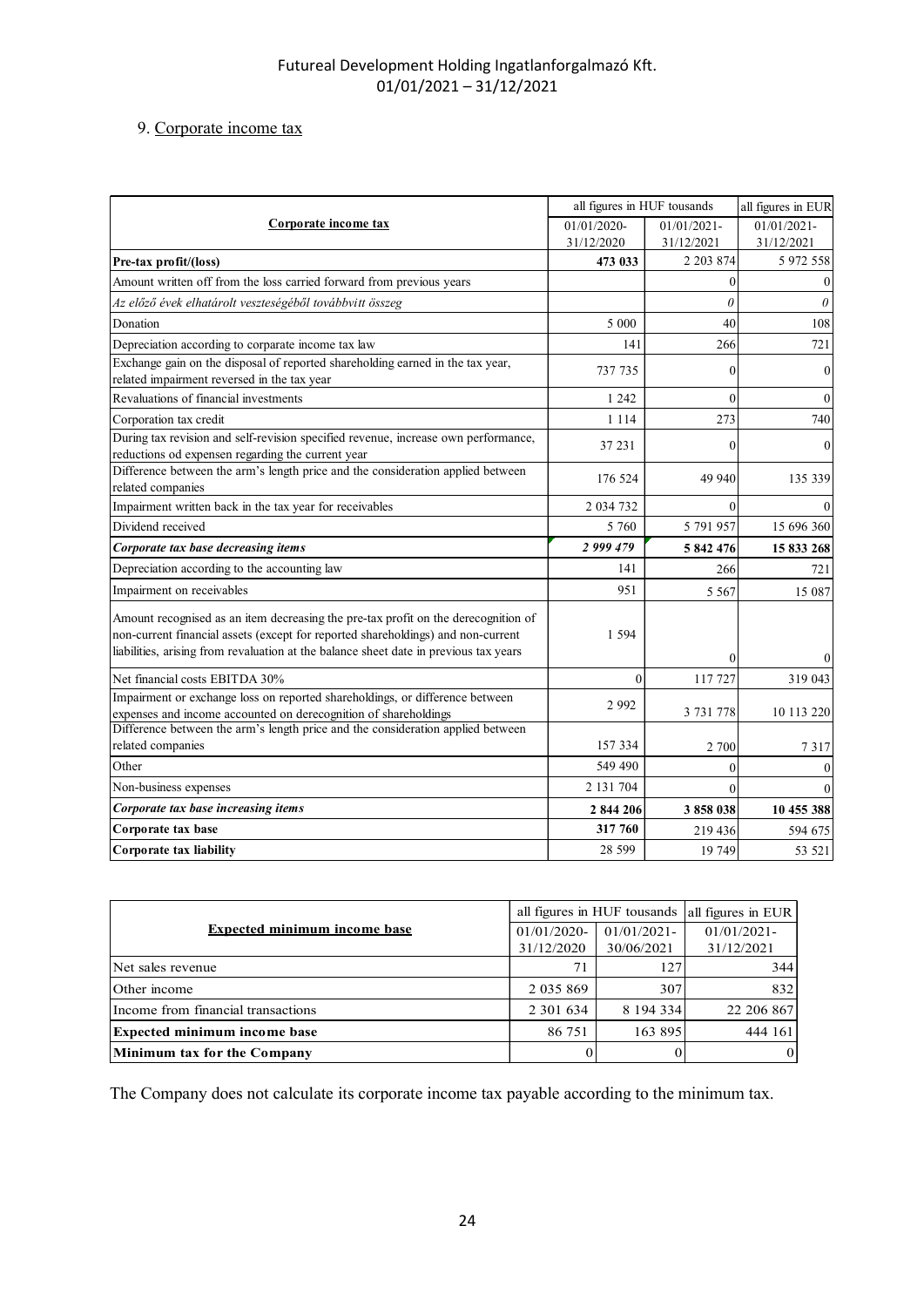# V. Other additional information

## 1. Tax audit

The Tax Authority has not performed any comprehensive tax audit at the Company in relation to previous years. The tax authority may examine books and records at any time for up to 6 years after the tax year concerned and may impose additional taxes or penalties. The Company's management is not aware of any circumstances that might result in a significant liability for the Company on such grounds.

#### 2. Consequences of the Russian-Ukrainian war

Management is carefully monitoring the on-going Russian-Ukrainian conflict and is assessing its potential impact on the overall economic environment and the company. After considering all circumstances and available information we believe that the conflict will not materially affect the financial position and operations of the Company.

## 3. Impact of Covid 19 pandemic on business operations

The first news about Covid 19 shown up at the end of 2019. In the first few months of 2020 the virus spread globally and became a worldwide epidemic.

The current epidemiological situation has a negative influence on the global and the Hungarian economy as well as on the money and capital markets.

The Company's management is continuously analyzing the situation evolving as a result of the pandemic. The Company operates as a holding company, is active in its operations, and does not have any employees. In this way, the Company's operations are not substantially affected by the current crisis.

The Company's financial position is stable, and its management did not identify any liquidity issues on the basis of the cash flow budgets for the coming 12 months. Having assessed the specific facts, risks, plans and the information concerning the implementation of these plans for Futureal Development Holding Kft., the Company's management believes that using the going concern assumption is appropriate when preparing financial statements for the financial year ending 31 December 2021.

The epidemic did not have a significant impact on the Company's fiscal year. According to the Company's management changing the set targets is not necessary, there is no uncertainty regarding the continuation of the Company's operations.

#### 4. Related party transactions

Non-arm's length related party transactions is represented by the loan that the Company received from Finext Nyrt. The Company adjusted its corporate tax base for that transaction to make the effect of arm's length prices reflected in its tax base. The Company calculated its tax base adjustment item using interest rate 3,35% in the first part of the year and 1,5% interest rate of the second part of the year.

That is numerically shown in the corresponding line of the tax calculation.

The loans received from Futureal Holding BV and Futureal Belváros Kft. bear 3,59% interest in the first part of the year and 2,32% in the second part of the year.

Loans provided to Futureal New Times Kft, to Futureal Real Estate Holding, to Futureal Prime Properties Found and to Finext Nyrt bear 3,35% interest in the first part of the year and 1,5% in the second part of the year.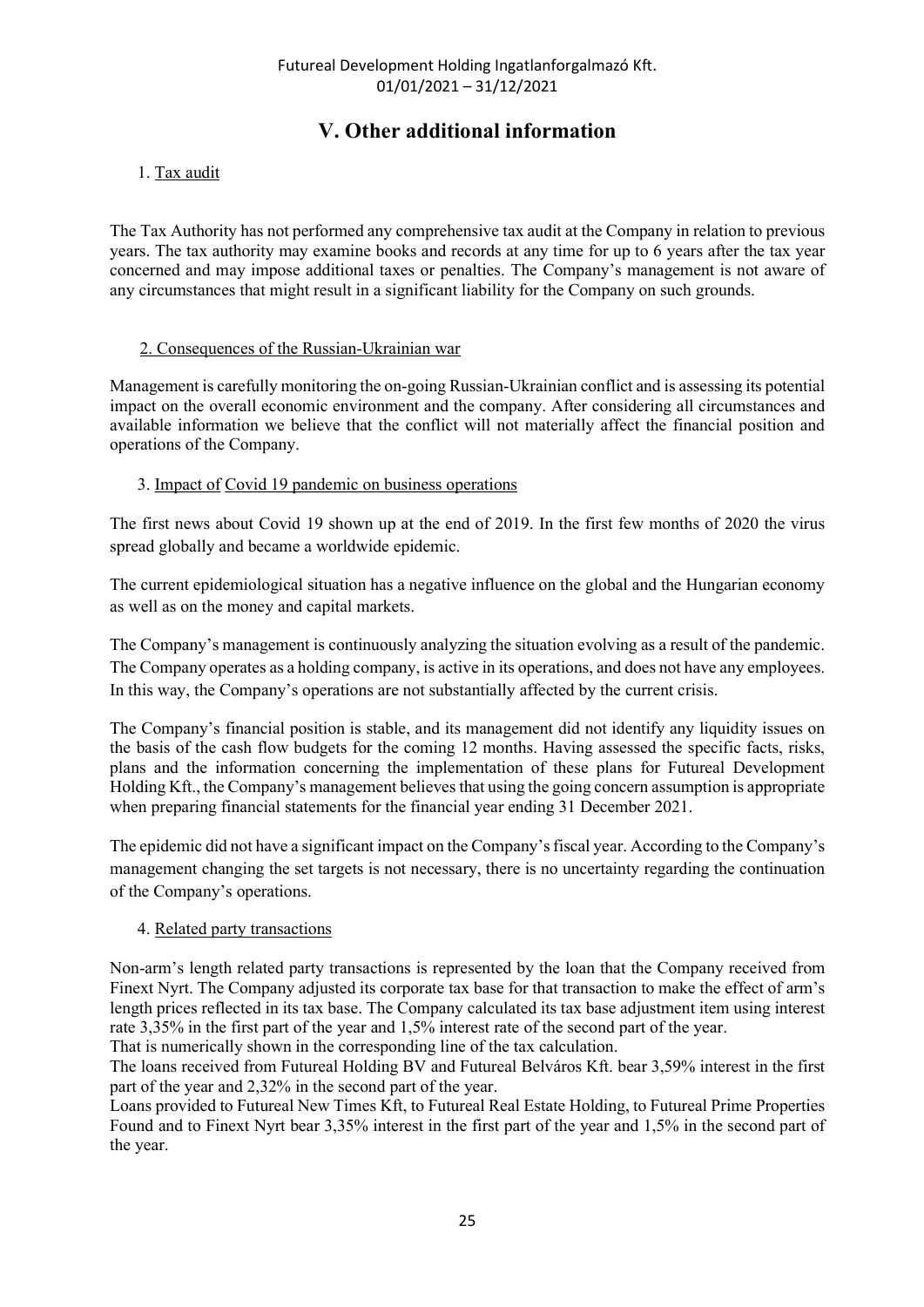The loans received from Futureal Real Estate Holding bear 1,3% interest rate in the first quarter of the year.

On 31 January 2022 the Company issued bond in amount of billion HUF 7 on the Budapest Stock Exchange.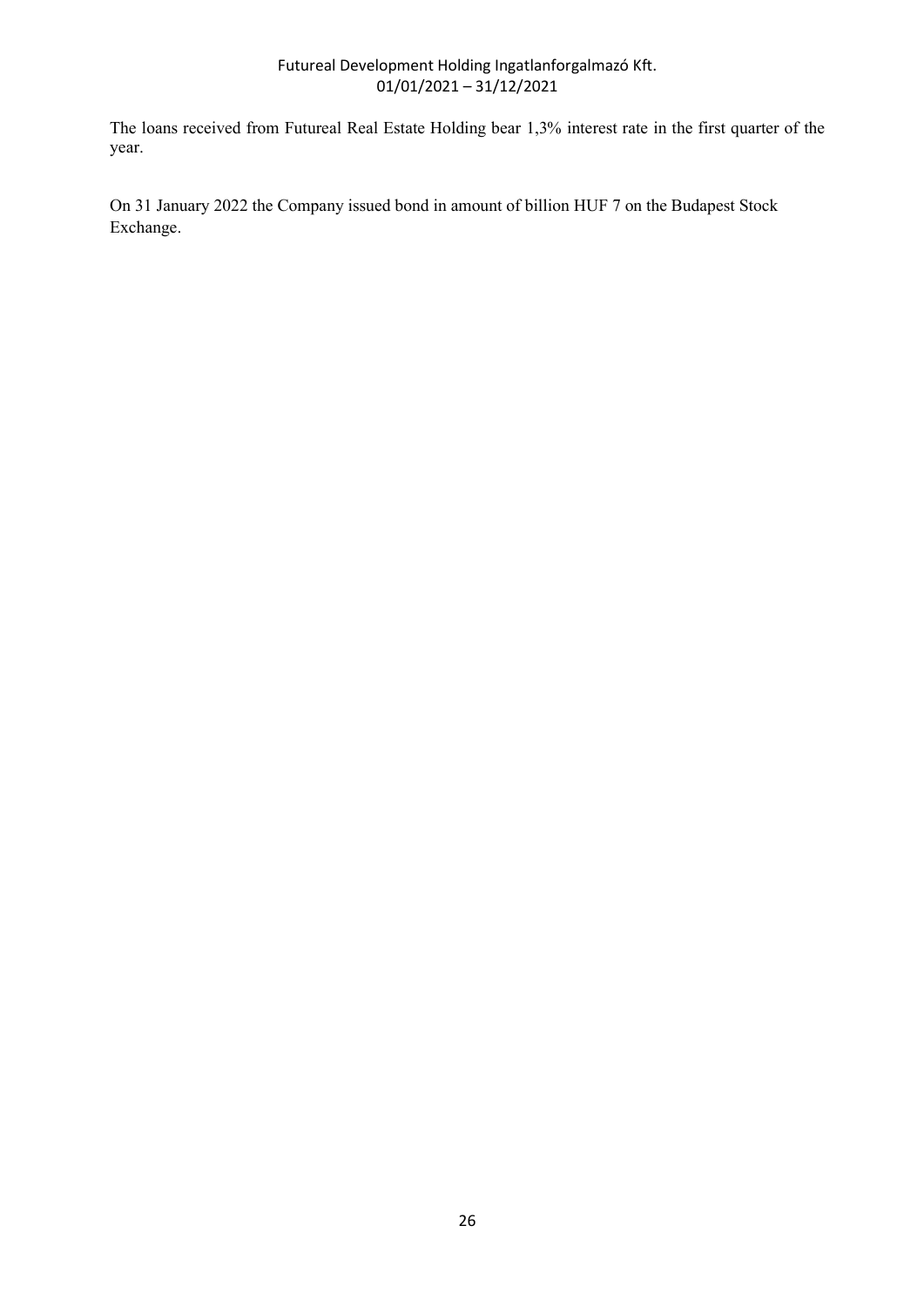# VI. Indicators showing the company's net assets, financial position, and results of its operations

| <b>Profitability indicators</b>           |                                                                   |             |                |  |  |  |  |  |  |
|-------------------------------------------|-------------------------------------------------------------------|-------------|----------------|--|--|--|--|--|--|
| Description                               | 31/12/2020                                                        | 31/12/2021  |                |  |  |  |  |  |  |
| Pre-tax profit/(loss) to sales revenues   | pre-tax profit $(\text{loss})$ / net sales<br>revenues            | 666243,66%  | 1741270,85%    |  |  |  |  |  |  |
| Operating profit/(loss) to sales revenues | operating profit (loss) / net sales<br>revenues                   | 2594990.14% | $-166767,35\%$ |  |  |  |  |  |  |
| Pre-tax profit/(loss) to equity           | pre-tax profit/(loss) / equity                                    | 1,08%       | 4.76%          |  |  |  |  |  |  |
| After-tax profit/(loss) to equity         | after-tax profit $(\text{loss})$ / equity                         | $1,02\%$    | 4.74%          |  |  |  |  |  |  |
| Operating profit/(loss) to assets         | operating profit/(loss) / (non-current<br>assets $+$ inventories) | 6,6%        | $-0.31\%$      |  |  |  |  |  |  |

| <b>Net assets position</b>     |                                                               |            |            |  |  |  |
|--------------------------------|---------------------------------------------------------------|------------|------------|--|--|--|
| Description                    | Calculation                                                   | 31/12/2020 | 31/12/2021 |  |  |  |
| Equity                         | equity / balance sheet total                                  | 95,56%     | 28,32%     |  |  |  |
| Coverage of non-current assets | non-current assets / equity                                   | 64,04%     | 146,51%    |  |  |  |
| Equity growth ratio            | equity in the reporting year / equity<br>in the previous year | 103,83%    | 104,97%    |  |  |  |
| Equity to share capital        | equity / share capital                                        | 1,76%      | 244,12%    |  |  |  |
| Debt ratio                     | liabilities / equity                                          | 1057,51%   | 1088,45%   |  |  |  |

| <b>Liquidity indicators</b> |                                                                                    |            |            |  |  |  |
|-----------------------------|------------------------------------------------------------------------------------|------------|------------|--|--|--|
| Description                 | Calculation                                                                        | 31/12/2020 | 31/12/2021 |  |  |  |
| Acid test                   | cash/ current liabilities                                                          | 12,68      | 34708,36   |  |  |  |
| Long-term liquidity         | $(receivables + cash at bank and in$<br>hand $+$ securities) / current liabilities | 22,94      | 39484,03   |  |  |  |
| General liquidity ratio     | (current assets + prepayments) /<br>(current liabilities + accruals)               | 8,74       | 22,87      |  |  |  |